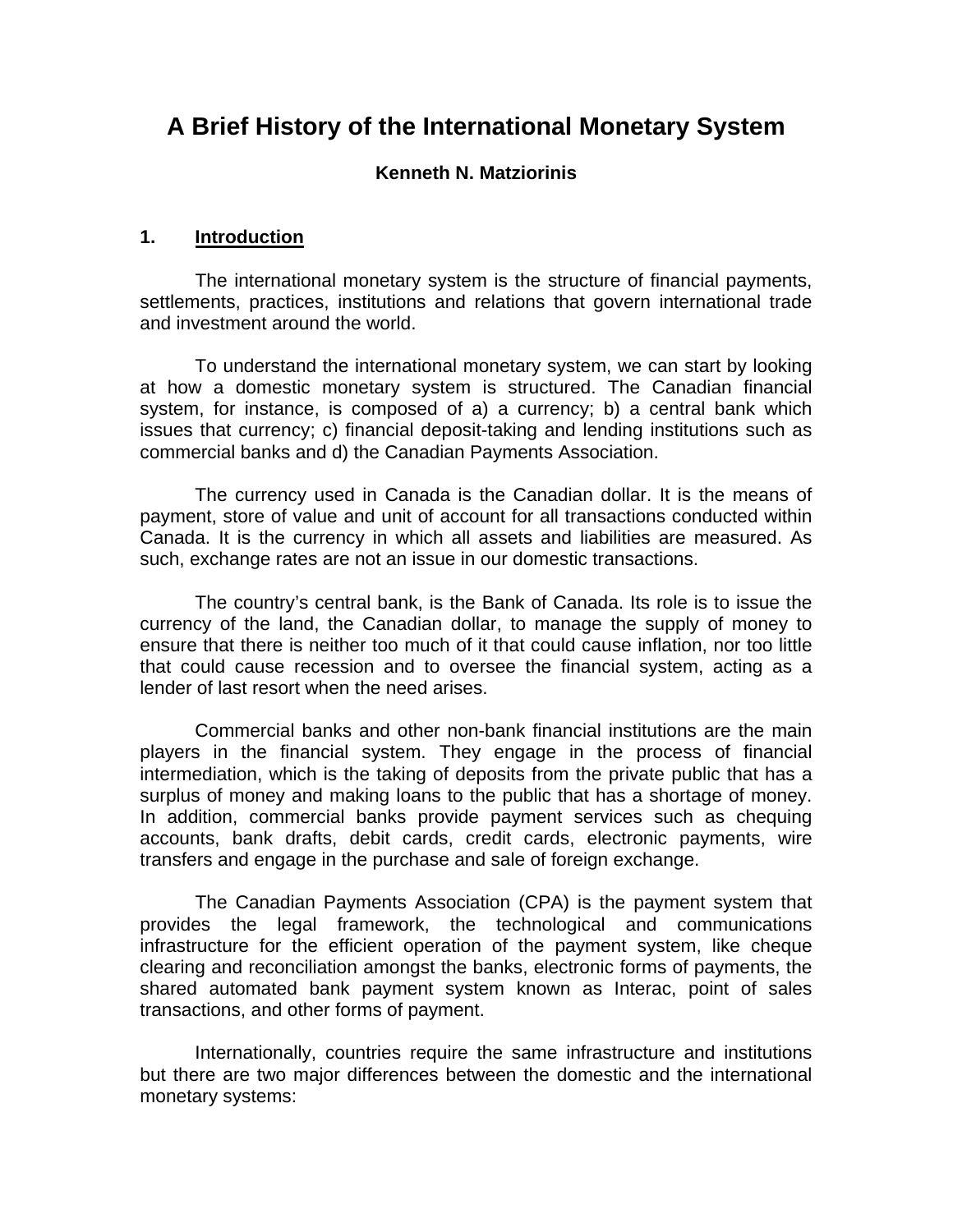- 1) Each country uses its own currency. This creates a need for a mechanism to convert each country's currency to that of another and to determine the value of each country's currency against the other. The role of determining the relative value of each country's currency, what is known as the exchange rate, is performed by the **foreign exchange market**.
- 2) The international monetary system needs a payment system that is efficient and secure, this role is performed by commercial banks, which are the major players in the foreign exchange market. Corporations and individuals are the secondary players, they buy and sell through the banks. The international financial system relies on the domestic financial networks of each country to make it work. Since each country operates a different financial system there is no homogeneity in the international level. Banks in different countries are structured differently and they are regulated by different sets of rules and standards. This, in fact is one of the key challenges that the international financial system faces. Complicating the above is the fact that different countries pursue different monetary, trade and economic policies that cause the demand and supply of their currencies to diverge, which in turn cause continual fluctuations in the value of exchange rates.

The monetary system is based on money. Economists define **money** as a:

- a. medium of exchange, i.e. a payment instrument
- b. store value, a saving and investment instrument; and
- c. unit of account, an accounting and measuring instrument

For centuries, the main instruments for settling international payments obligations have been precious metals like silver and gold. Beginning early in the nineteenth century, gold and silver begun to be supplanted by paper (or fiat) money, starting with the British pound in the 19<sup>th</sup> century and United States dollar since the middle of the  $20<sup>th</sup>$  century. During the First World War most countries suspended the gold standard. Following the Second World War gold regained some of its previous role returning as a reserve currency for official central bank settlements though not as a payment instrument as was the case under the gold standard. In 1971, the United States rescinded its guarantee to exchange US dollars to gold, and gold's role as an official payment instrument came to an end. Today, the US dollar serves as the *de facto* international medium of exchange, store of value and unit of account. In other words, it serves as the world's money. Gold has been relegated to a secondary status as merely a reserve currency (i.e. a store of value for central banks) and as another metal traded on the world's commodity markets.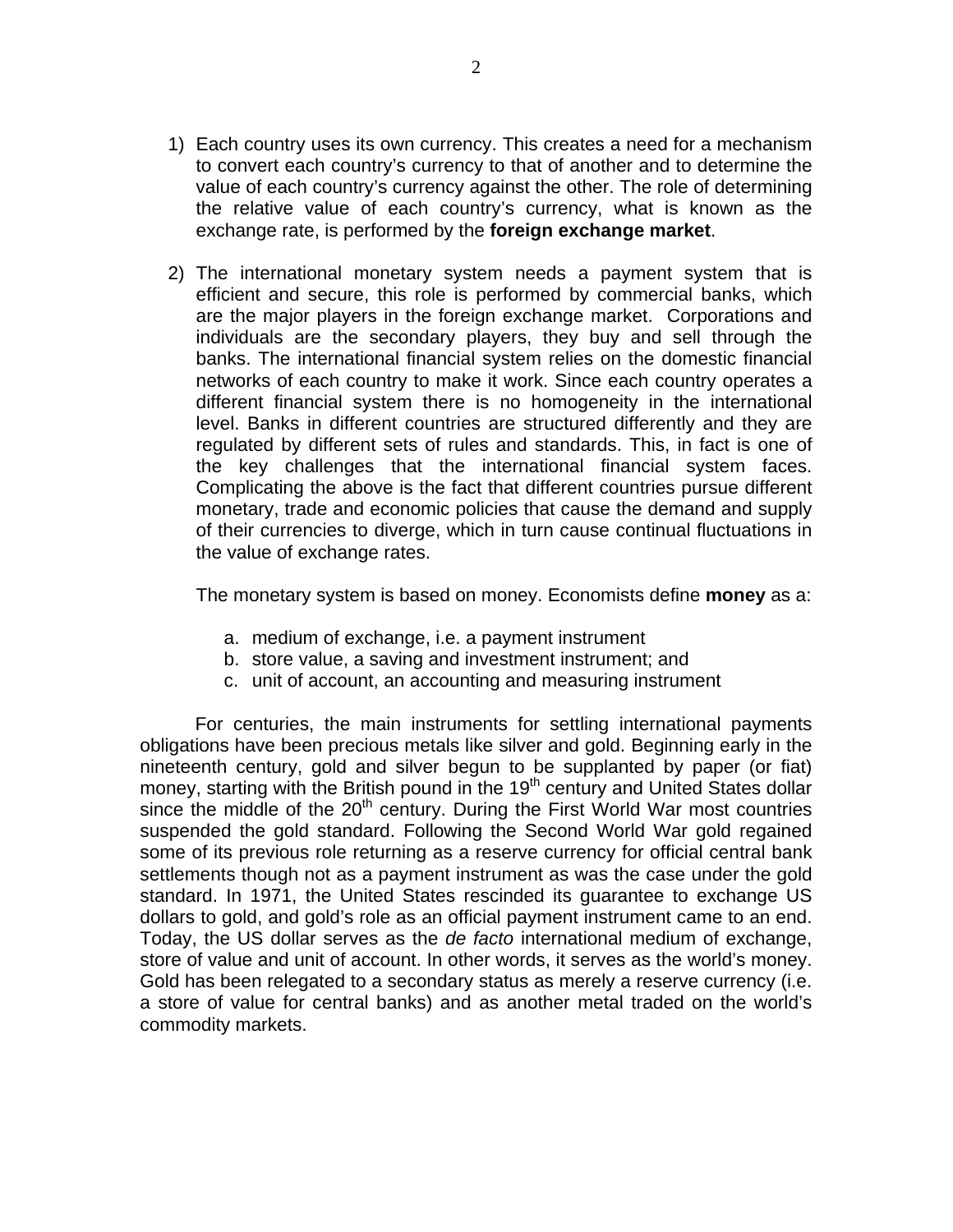### **2. Brief History of Money: From Its Early Origins to the Gold Standard**

There have been three major stages in the history of human economic development over the past 10,000 years:

- The **agricultural revolution**. During this stage people move away from a nomadic way of life based on hunting and gathering and annual migrations and begin to settle down and learn to cultivate the land and domesticate animals. The fruits from exploiting the land and husbandry allow people to enjoy a higher standard of living that results in higher population densities, the rise of cities and a drastic expansion of the total population that the land can support. We saw the first development of major human settlements such as villages and cities. Surpluses of food were exchanged through barter for other goods, the beginnings of trade, transportation networks, metal working and fabricating of tools, textiles, clothing, equipment and other goods takes place and in time we see the rise of early human civilization. Animals like pigs, sheep and cows served as early forms of currency. The source of the agricultural revolution is widely thought to be in the Fertile Crescent, the region in the Middle East that stretches from Mesopotamia, in present day Iraq to the Nile Valley in Egypt.
- The **commercial revolution**. Although commerce first started in the Fertile Crescent, it begun to spread gradually around the known world of the time. It is the ancient Phoenicians (modern day Lebanese), the Lydians in Asia Minor and later on the Greeks who were most responsible for its expansion. The Mediterranean Sea proved to be the most reliable and efficient transportation medium. With the construction of ships and the establishment of colonies all over the Mediterranean basin and Black Sea the Phoenicians and later on the Greeks built the first truly international commercial network. With the development of gold coins in the  $6<sup>th</sup>$  century B.C. in Lydia, the commercial revolution found the greatest tool needed for the expansion of commerce, because it facilitated the process of trade and greatly reduced its cost. Now payment could be made in gold coins rather than in goods exchanged. Coins, by standardizing and validating the means of exchange, store of value and unit of account have the effect of greatly reducing transactions costs, increasing security and enabling the accumulation of capital. Trade, on the other hand, allows for greater division of labour, specialization and economies of large production, which in turn lower the cost of goods and increase the surplus that can be obtained from economic activities. Following the conquest of the Near East by Alexander the Great, the commercial revolution reached its peak during the Hellenistic (300 BC – 30 BC) and Roman periods, i.e. from the  $3<sup>rd</sup>$  century B.C to the  $3<sup>rd</sup>$  century A.D. and it spread throughout the known world from Iberia in the West to India in the East. During this period the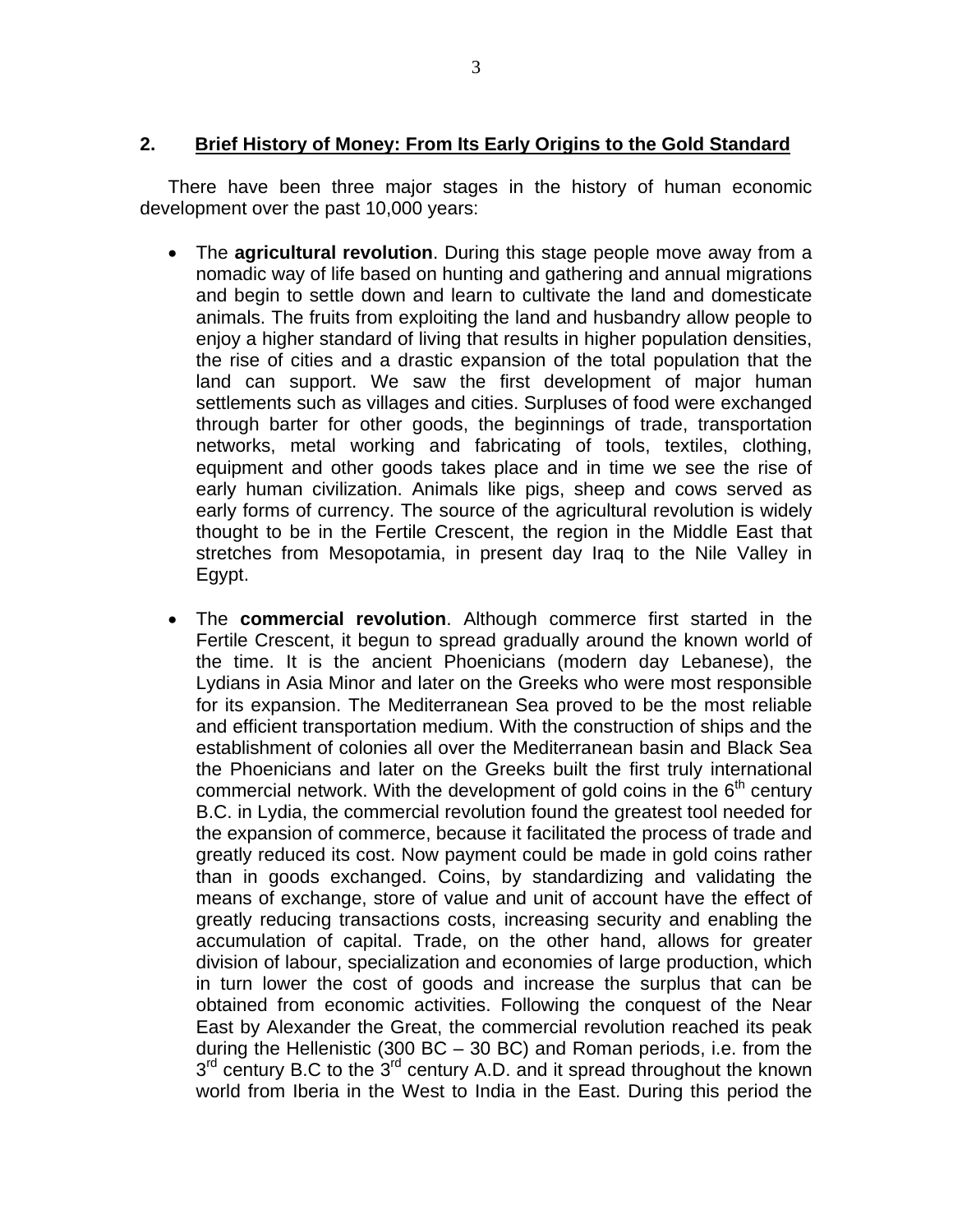world experienced an immense expansion in capital as witnessed by the huge construction projects of the time, accumulation of wealth, expansion in the total population, rise in population densities, rise in urban populations and the development of science, technology and civilization, and the internationalization of the known world, the likes of which had never been seen before. Clearly, the two centuries following the reign of Augustus Caesar became the high watermark of this period of prosperity and economic expansion.

Imperial Roman economic mismanagement, the rise of Christianity and the barbarian invasions, however, ushered in a period of economic decline (200 AD – 1200 AD) which brought international commerce to a near standstill for almost 1,000 years in the West, what includes the period known as the Dark Ages (476 AD  $-$  1000 AD). The only region that maintained a robust degree of economic activity was the Eastern Roman Empire based in Constantinople and the Arab world in the Middle East. Following the Renaissance, and the rise of nation states, the Europeans rediscovered the classic civilization of Ancient Rome and Greece as well as the benefits of commerce and international trade, and commerce once again became important. Nation states initiated deliberate efforts to expand exports above imports in order to generate trade surpluses and accumulate gold, which was seen as an instrument of economic, political and military power, a doctrine known as **mercantilism**. The search for more gold was one of the factors that stimulated the exploration of new trade routes to the Far East, which among other things also led to the discovery of the Americas in 1492.

• **The industrial revolution**. Between 1750 and 1830 a new revolution takes place in Great Britain. The product of the rise of rationalism, scientific knowledge, individualism and innovations in production, and its applications to the business of life, the British start developing tools, machinery and industrial processes that revolutionize the way goods are produced. They introduced the factory as an organized production setting designed to bring together labour, materials, machinery and energy to produce in large quantities standardized manufactured goods. The mechanization of textile production, the development of the steam engine, the development of train transportation, steam ships, pig iron and steel production and, eventually with the development of the internal combustion engine, automobiles, the light bulb, electrical machinery and consumer appliances and the production of electricity, the world was completely revolutionized. The relationship between people and society underwent a major transformation, whereby people became freer agents as opposed to surfs, they migrated to large cities built around the factories and mines that employed them, and they developed democratic institutions, and organized markets, financial institutions and corporations, and developed public institutions like public schools and hospitals. The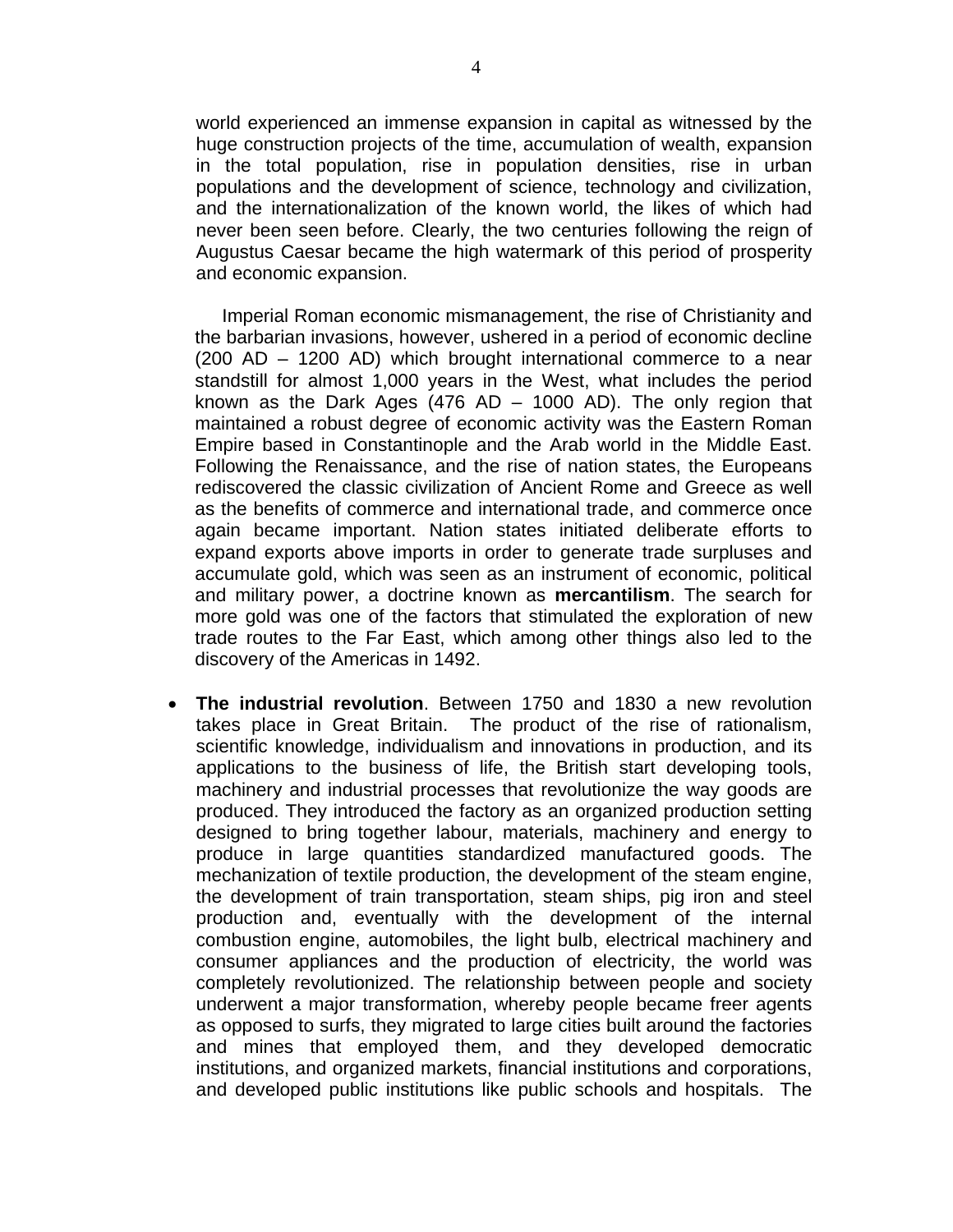industrial revolution quickly spread to North America and Western Europe and then spread eastward to Poland and Russia, eventually making its way to Japan and later to China and now to most of the developing world. As with the agricultural and later the commercial revolution, the expansion in productivity led to a jump in human living standards, a jump in the total population and an unprecedented rise in population densities.

• **The Information Revolution**? Some thinkers have suggested that the world is now entering a forth stage of economic development, the information age, or the post-industrial society or the knowledge revolution, where new product development and economic activity will be driven by science and technology, especially in micro-electronics, communications, information and biogenetics. It is too early to say whether this is true or not.

Various forms of money from shells to cattle have been used for thousands of years. It is not until the use of precious metals, that could be mined that money takes flight and especially since the invention of metallic coins in the Kingdom of Lydia, along the Aegean shores of Asia Minor around 600 B.C. It is with the introduction of standardized coins made of silver and gold by **King Croesus** that money as we know it today takes off. The introduction of coinage made his kingdom the richest kingdom in the world, so much was his wealth that he decided to attack Persia. To this day King Croesus's name has become synonymous with wealth.

The Greek city-states along the shore of Asia Minor and Greece proper quickly adopted the coinage system and started issuing their own coins. Since the Greeks had already established a mercantile economy with over 100 colonies along the shores of the Mediterranean from Gibraltar to Egypt and from Libya to the Black Sea, they quickly put to use this new invention. Of all the Greek city states, however, there was one that would issue the most successful and enduring coin of its time, and that city was Athens. The coin was called the **Drachma***,* which means a grasp full, because it replaced the *obolos,* which was a metallic stick of metal used as early as 1100 BC. The Drachma was a silver coin and was the equivalent to six sticks of *oboloe*, i.e. a fistful of six oboloe. In the 5<sup>th</sup> century, Athens introduced the *tetradrachm*, i.e. "four drachmae") which became the most widely used coin in the Greek world. It featured the helmeted profile bust of Athena on the front and an owl on the back.

Following the conquests of Alexander the Great, the circulation of the Drachma spread to the Hellenistic kingdoms in the Near East, including the Ptolemaic kingdom in Alexandria. The capture of vast quantities of hoarded gold from the Persians is then turned into coins which fuel an enormous economic expansion in the Eastern Mediterranean region during what is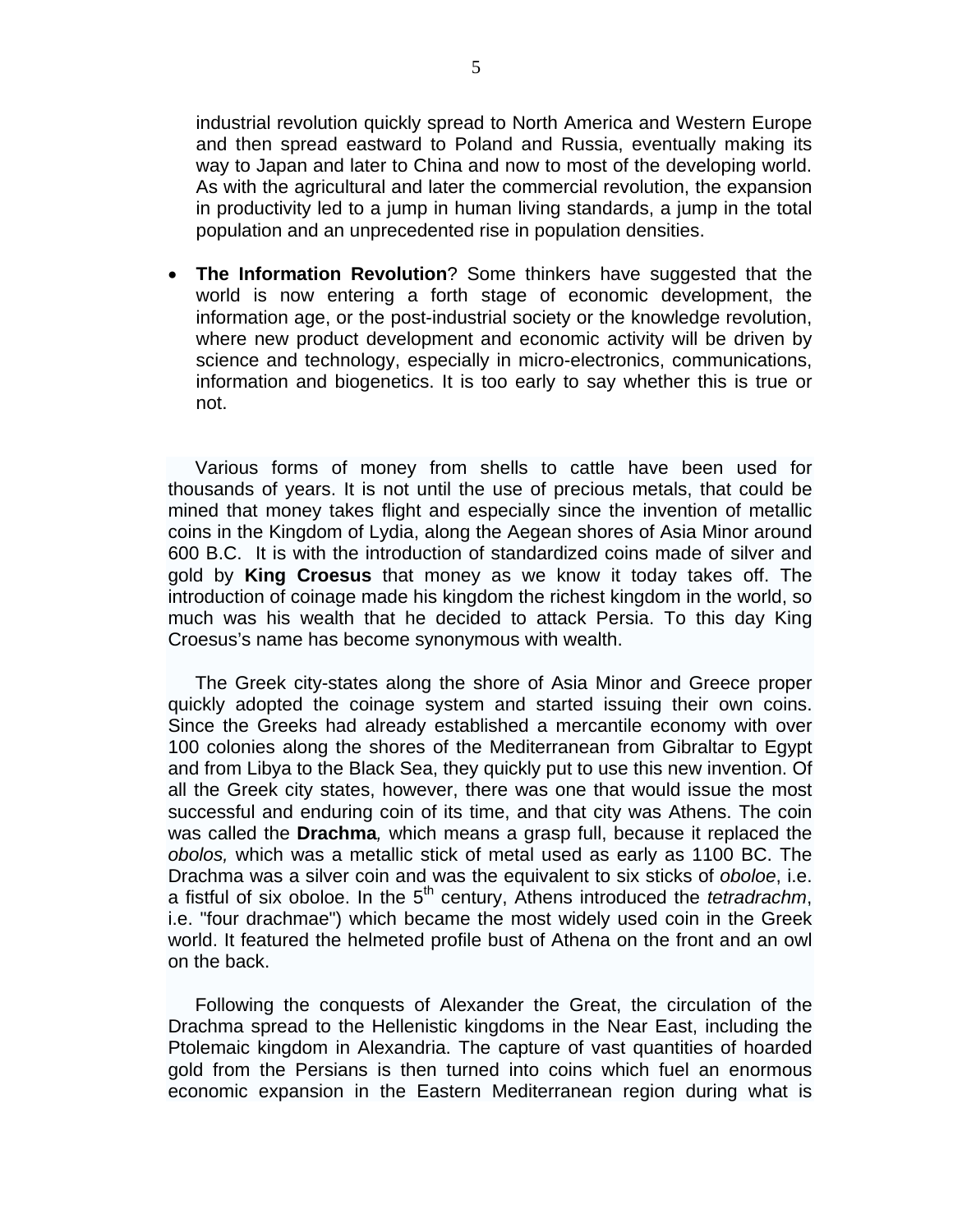known as the Hellenistic Period ( $3<sup>rd</sup>$  century BC – 30 BC). The Ptolemies develop the first central bank in Alexandria. Following the defeat of Carthage by the Romans, Delos, a small Greek island becomes the financial centre of its time. The Arabic unit of currency known as *Dirham* inherited its name from the drachma; the dirham is still the name of the official currencies of Morocco and the United Arab Emirates. The Armenian *Dram* also derives its name from the drachma.

The Drachma was also used in Ancient Rome because the Romans were late in adopting coinage. Historians say that in the late Roman Republic and early Roman Empire, the daily wage of a worker was one Drachma. It is estimated that in the  $5<sup>th</sup>$  century BC, a drachma was equivalent to about \$25 U.S. dollars at 1990 prices. In 211 BC the Romans issued the **Dinarius**, a silver coin that became the main currency of the Roman Empire until the  $3<sup>rd</sup>$ century AD. The Dinarius became the backbone of the Roman economy until the end of the rule of Marcus Aurelius (192 AD), when a succession of weak Roman emperors started debasing the currency. The increasing cost of defending the Empire from barbarian invasions coupled with economic mismanagement forced Rome to reduce the silver content of the Dinarius to 2% of its early value. This created ongoing inflation which ultimately resulted in Rome's decline. To keep prices from rising Roman Emperors instituted price controls, but as micro economic theory teaches us today, since the official prices were below market prices, food producers became unwilling to sell their produce to Roman cities which resulted in unemployment, economic decline and depopulation as people were forced out of market activities and back to the self-sufficiency of farming. This was the beginning of the decline of the commercial revolution and coupled with the invasion of barbarians and the collapse of the Western half of the Roman Empire, led to the Dark Ages.

Emperor Constantine I (The Great) who succeeded in re-uniting the Roman Empire in 310 AD introduced a new gold coin called the *Solidus*. Although the Western part of the Empire came to an end after his reign, the Solidus, which came to be known as the **bezant**, went on to become the principal currency of the Greek-speaking Eastern half of the Roman Empire centered in Constantinople (the ancient Greek city of Byzantium) which he had made as the capital of the Eastern part of the Roman Empire. This coin maintained its value intact for seven centuries until the Crusades weakened the Byzantine Empire in the  $11<sup>th</sup>$  century and forced its emperors to start debasing its currency. By the time that the Eastern Roman (Byzantine) Empire came to an end in 1453 AD, the reigns of commerce and currency had passed on to the Venetians and the other ascending city states of Northern Italy such as Florence and Lombardy. The return of commerce helped bring in the Renaissance and from there commercial development spread North and West to the rising nation states of England, Holland, France, Spain and Portugal, where the history of modern money and banking begins.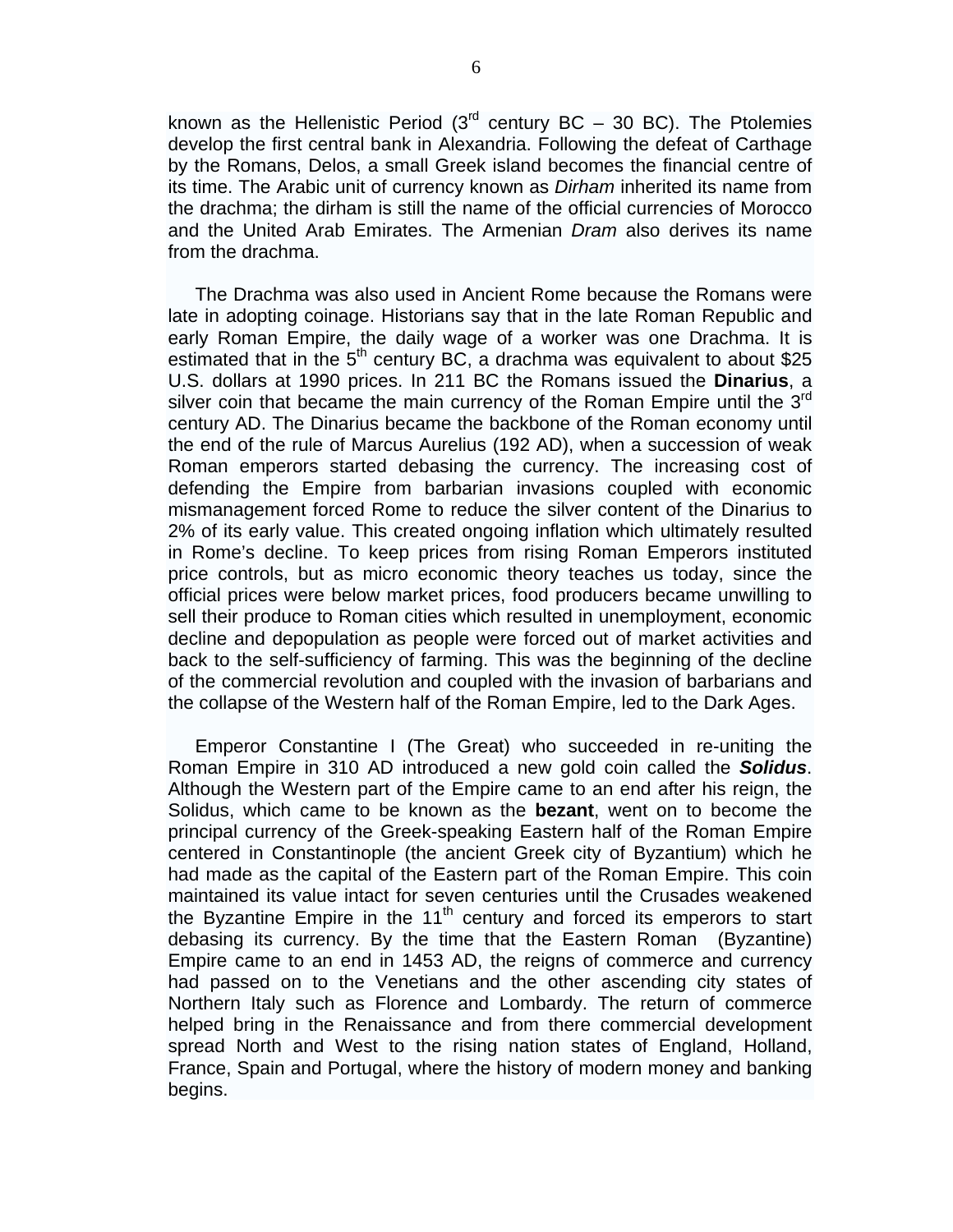During the Middle Ages commerce and the use of money had declined to a standstill and was replaced by feudalism, a political and economic system based on large estates controlled by feudal warlords, that aimed to be self sufficient and minimize the need for exchange and division of labour. Naturally, the use of money declined as the system was mostly based on barter and autarchy. Some of the factors that led to the rise of feudalism were the frequency of invasions and constant warfare, the lack of security, the breakdown of transportation networks and the expansion of Christianity which looked down upon trade and considered the charging of interest immoral, i.e.usury. Not only had the highways constructed by the Romans fallen in disrepair, that it became difficult and costly to transport goods but also it had become very unsafe to travel over land, and even then to gain passage from one feudal domain to the next one had to pay extortionist tariffs.

While the Western half of the Roman Empire had succumbed to the invading barbarians and Western Europe had descended in to the Dark Ages, trade and commerce continued to flourish in the Greek-speaking Eastern Half of the Roman Empire centered in Constantinople and after the  $7<sup>th</sup>$  century in the Arab controlled Middle East. Constantinople had become the world's largest city with over one million inhabitants and because of its strategic location between the West and the East monopolized the trade between the Arabs to the East and Europe to the West, the Arabs in the South and the Slavs in the North. The solidus, which was also called the bezant became the currency of choice in international trade. As the Arabs expanded over the Middle East and North Africa they discovered the writings of the Ancient Greeks from the Hellenistic successor states of Alexander the Great, and along with contributions from Persia, India and China, they staged a Renaissance of their own which led to the Islamic golden age which made advances in science, mathematics, medicine, literature and philosophy. The Arabs issued their own currency, the **Dinar** which was similar in size and weight to the bezant. The Dinar emerged as the dominant coin from Western Africa to India until the late 1200s.

Among the few places where trade and commerce was conducted in Western Europe were the port cities of Venice and to a lesser extent Genoa, in Northern Italy and with time they emerged as the principal trade rivals to Constantinople which was the main trading hub between the Islamic world and the Far East and Western and Northern Europe. As the Byzantine Empire started to weaken in the 11<sup>th</sup> century and once the Western Europeans came into closer contact with the Byzantines and the Arabs during the Crusades, they rediscovered a taste for trade and money. Venice, allied itself with the Pope and the Crusaders and embarked on a campaign to break the Byzantine monopoly on trade and commerce in the Eastern Mediterranean and eventually succeeded in displacing Constantinople as the commercial gateway to Western Europe. Thus Venice emerged as the port of entry of goods from the Levant (the Eastern Mediterranean) and spices from India and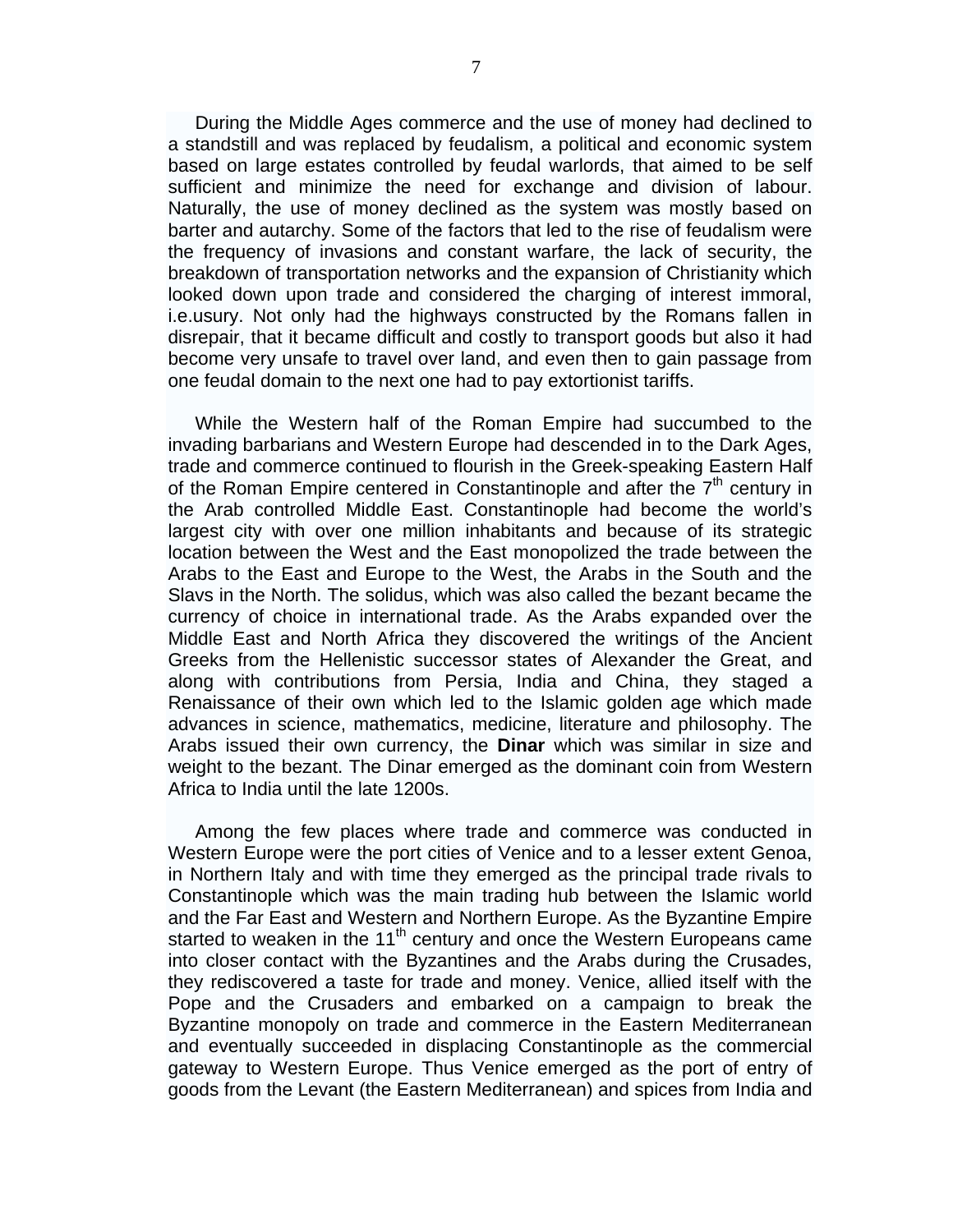became the preeminent center of commerce, banking and money in the West. Following the fall of Constantinople to the hands of the Crusaders, the knowledge and expertise of the Byzantines begun to be transferred to Venice, and then as the Turks started making inroads into Byzantine territory, Greek tradesmen and craftsmen started migrating to Italy and Venice in particular. The first institution resembling a modern bank appeared in Venice in 1135 AD. In 1284 Venice issued its first gold coin, the **Ducat,** which became the standard of European coinage for the next 500 years. As the wealth and sophistication of Venice started to spread westward, Genoa, Florence and Milan emerge as major financial, trading and manufacturing centers. The **Medici** family of Florence emerged as the biggest banking family of its time. Italians expanded banking to Northern Europe particularly in manufacturing centers like Yorkshire and Antwerp. By the 16<sup>th</sup> century trade was centered at the Bourse in Antwerp and the Royal Exchange on Lombard Street in London. Goldsmiths emerged as the new bankers in Europe due to their expertise in coins and bills of exchange. As markets became more complex, there was a need for a monetary policy and a currency, thus central banks were established, in 1674 the Bank of Sweden and in 1694 the Bank of England.

Following the Hundred Years War, the Treaty of Westphalia (1648) established the right of every monarch to exercise complete authority over their territory and, what is known as the principle of sovereignty. From the  $16<sup>th</sup>$ century onwards Europe experiences the rise of the nation state, and we see the emergence of modern day countries. The early nation states had defined boundaries which were defended by standing armies. They conducted foreign affairs and trade and commerce with each other. Principle examples of the emerging nation states were England, France, Holland, Spain and Portugal.

As power started shifting from rural feudal fiefdoms to cities where Kings reigned, nation states started establishing homogeneous rules within their domain and started competing for power with each other. The accumulation of gold became a distinct political and economic objective of these early nation states, a factor that spurred the exploration of the new world and led to the colonization of the New World. Because the supply of gold was viewed as fixed, if you didn't plunder it or acquired it through conquest, you had to earn it through trade. Thus the major nation states of England, France and the Netherlands who were not as successful as the Spaniards and Portuguese, who had acquired it through the colonization of Central and South America, came up with a way to acquire it from the Spaniards and Portuguese by trade. Thus the objective of state policy became protectionism, to generate bullion inflows by exporting more than importing from other nations, by encouraging domestic production and discouraging the importation of goods through tariffs and customs controls. This politico-economic policy is now known as **mercantilism**.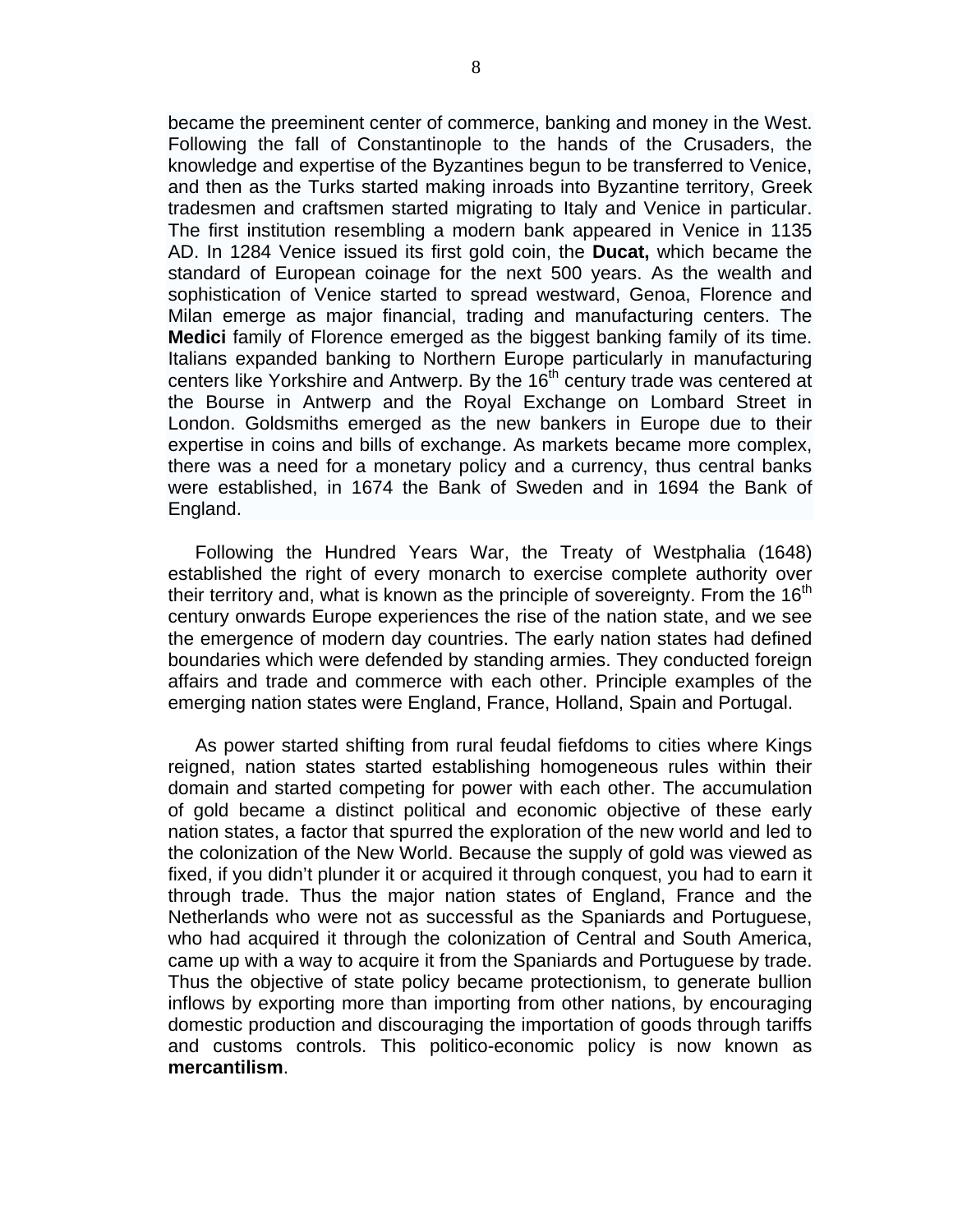Mercantilist ideas became the dominant economic ideology during the  $16<sup>th</sup>$ and 17<sup>th</sup> centuries and where they were applied the most was in England and France. The height of French mercantilism is associated with **Jean-Baptiste Colbert,** the French finance minister. Under his management, the French government became deeply involved in the economy in order to increase exports. Protectionist policies were enacted that limited imports and promoted exports. Industries were organized into guilds and monopolies, and production and commerce became increasingly regulated by the state. Foreign artisans and craftsmen were often imported to stimulate domestic production and reduce the need for imports. Colbert also decreased internal barriers to trade, reducing internal tariffs and building extensive networks of roads and canals. Colbert's policies were so successful, that they established France as the major continental power. Similarly, mercantilist policies spurred the rise of England as an economic power as well. While France became the dominant continental power, England emerged as the dominant maritime and international trading power. At the same time while France drifted to a more absolutist political regime, the powers of the King in England were being increasingly curtailed by democratic reforms and the rise of the merchant class. As France drifted toward revolution in 1789 and chaos and war under Napoleon, England emerged at the conclusion of the Napoleonic Wars in 1815 as the economic and political super power of its time. England's political stability, coupled with democratic reforms and tolerance toward free ideas and thinking along with its greater openness toward the rest of the world, being an island nation and a maritime power, much like Greece had been over two thousand years before it, were major factors in its rise to super power status. Also religion played a role, because the Church of England was less fundamentalist than its Roman Catholic sister Church. Trade, commerce, money, banking and charging of interest were not major hang-ups as they still were elsewhere in continental Europe, especially Portugal, Spain and France. The fact that Jews were driven out of Spain and to a lesser extent France meant that England was the beneficiary of their long-held expertise in money and banking. Thus England became ideally positioned to impose its own order on the international monetary system, and that order came to be called the **gold standard**.

The gold standard is a policy of establishing gold as the medium of exchange, store of value and unit of account of a country, i.e. making gold the money in circulation. Thus all paper money issued by commercial banks in the country were set in terms of their weight in gold and became fully convertible to gold upon presentation at the bank. Thus the British pound was set at approximately ¼ of a troy ounce of gold, while in 1879 following the civil war the United States set the US dollar at 1/20 of a troy ounce of gold. Canada went on the gold standard in 1854. Thus the rate of exchange between the pound and the US dollar became  $1E = 4.90 \text{ US }$ \$ while 1 USD = 0.204 £. In Canada as with the United States, the first currency used was the Spanish dollar, a gold coin issued by Spain. In 1817 the Bank of Montreal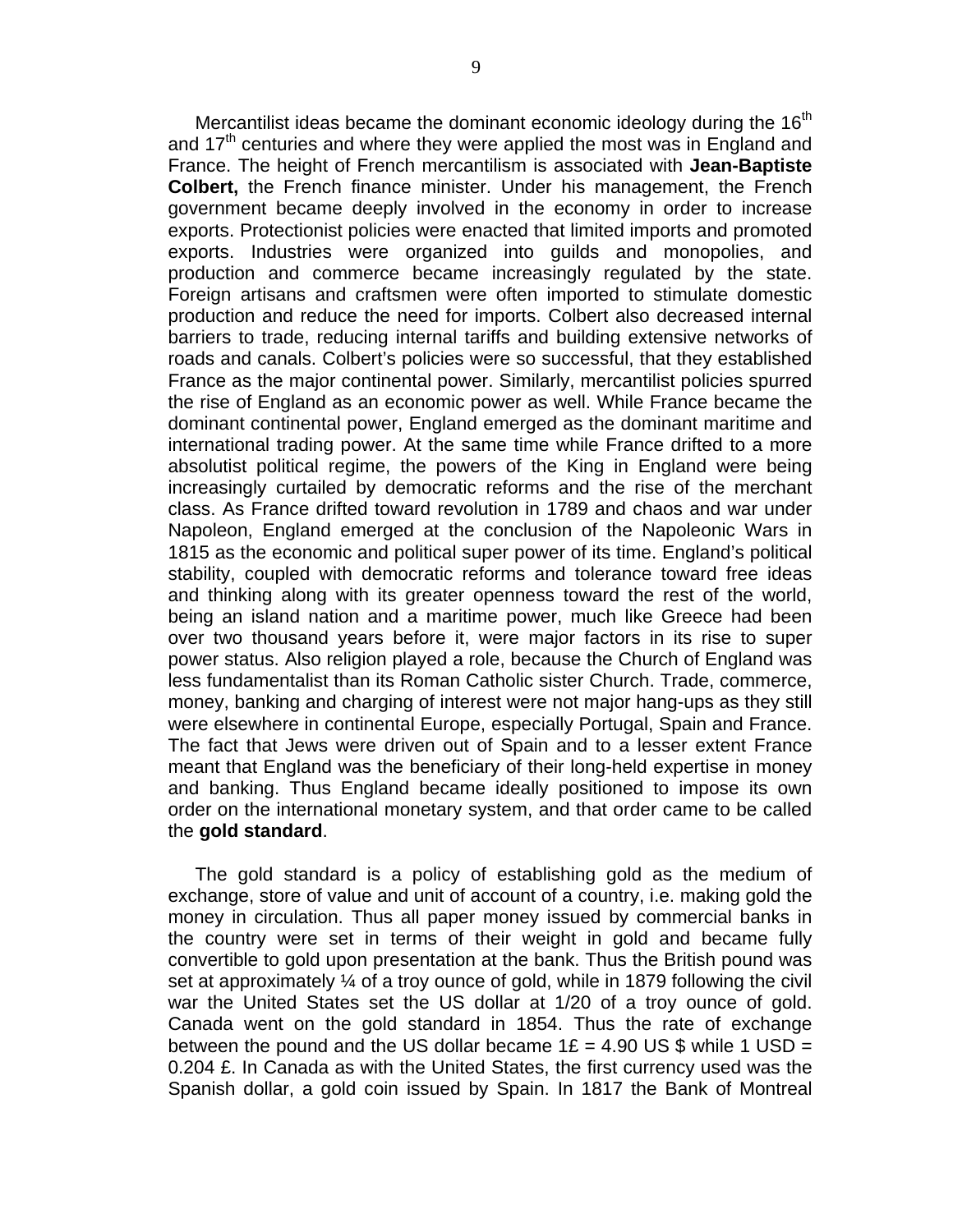became the first bank to issue paper currency denominated in dollars. In 1841 the United Provinces of Upper and Lower Canada declared that its dollar was equal to the gold U.S. dollar and was worth 5 shillings. In 1858 the first Canadian dollar coins were issued using the decimal system that were equal to 100 cents. Following Confederation, the federal government passed the Uniform Currency Act in 1871 replacing the various currencies used by the different provinces into the common Canadian dollar. Thus when Canada was established, it established a common currency that was set at parity with the U.S. dollar and equal to roughly 1/5 of the British pound.

Next let us examine the main characteristics of the gold standard and its evolution to what we have today. In the process, the three main international monetary regimes will be described, namely those of 1) fixed exchange rates; 2) flexible or floating exchange rates and 3) dirty or managed exchange rates.

#### **3. The Gold Standard: 1815 to 1914.**

The guarantor of the gold standard became the British government. It made the pound fully convertible to gold at a rate of .0204 troy ounces of pure gold. The following are some of the reasons why the British pound went on to become the world's most important currency:

- Britain had emerged as the undisputed maritime, industrial and commercial power following Napoleon's defeat at the battle of Waterloo in 1815. Not only did the British navy emerge as the dominant naval force that commanded the seas, but through her extensive network of colonies Britain had emerged as the principal trading nation in the world.
- The industrial revolution had begun in Great Britain in the 1770s and was gradually transforming Britain into the main manufacturing and financial centre of the world. Technological innovation, technical progress, productivity growth, population growth and economic expansion made Britain, the centre of economic gravity in the world.
- Britain had not only become the most innovative country in technology and manufacturing, but also the most innovative when it came to the world of science (Sir Isaac Newton and Charles Darwin) and new ideas such as the development of economic theory especially in the area of trade. Starting with **David Hume** (1711-1776), **Adam Smith** (1723- 1790), the father of economics, followed by **David Ricardo** (1772- 1823), who were the first to advance the theory of free trade along with **Jean Baptiste Say** (1767-1832) in France and develop the theory of modern trade.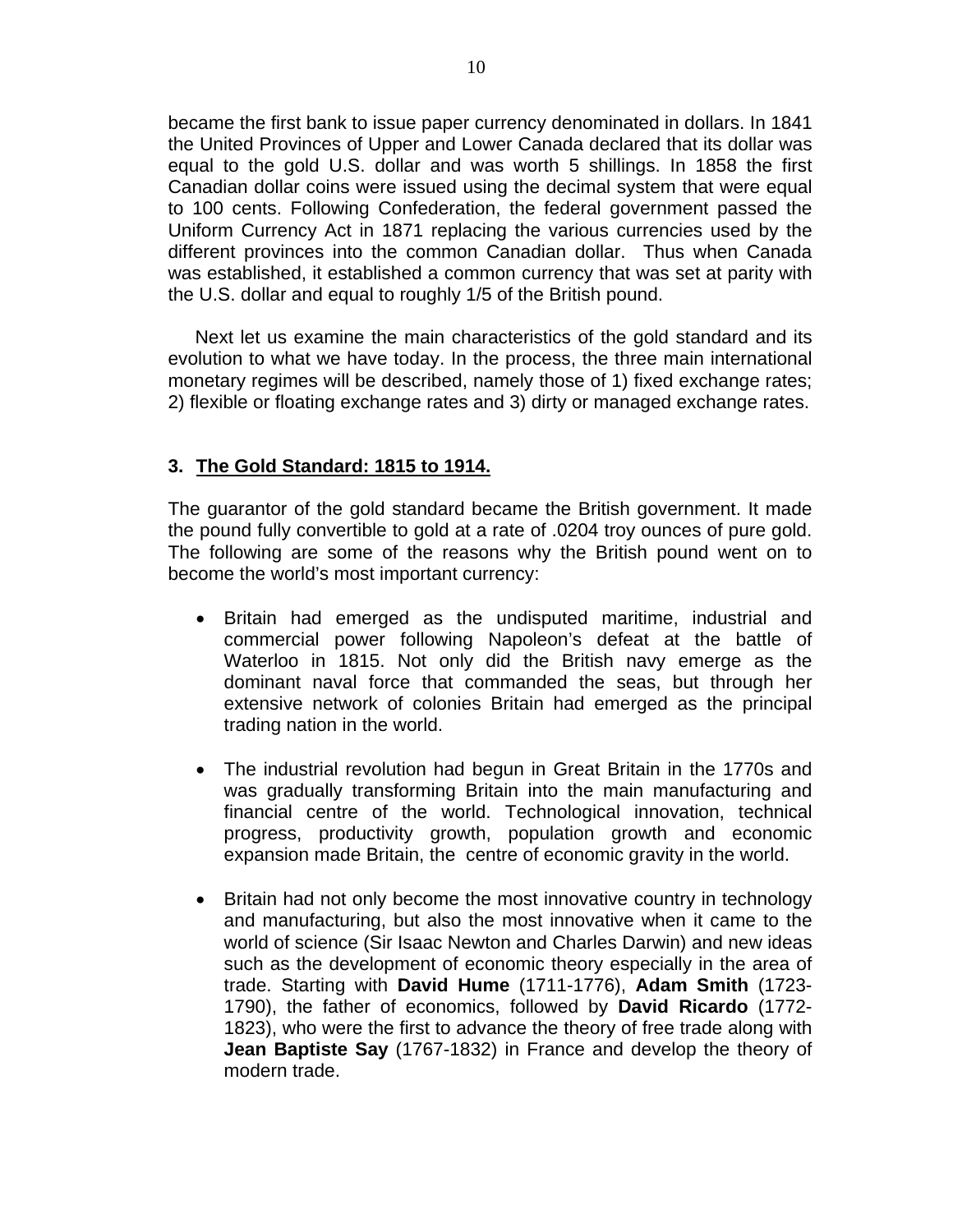• Britain, unlike its continental European rivals had evolved into a stable constitutional monarchy, which afforded the rising commercial and industrial class increasing freedom and political power. As a most secular, politically stable and democratic country Britain had developed into a more tolerant, outwardly open and inclusive society than all its economic rivals, with the possible exception of Holland. When the issue of protectionism (mercantilism) vs. free trade came up, the British government under Sir Robert Peel made the critical decision to back free trade at the expense of the land-owning aristocracy that had ruled Britain for centuries. The land-owning aristocracy favoured protectionism because tariffs on imported corn kept the price of corn high in Britain and therefore made their corn-growing land valuable. On the other hand, allowing the importation of corn duty free would lower the price of corn and reduce the cost of living for the average worker, which would benefit the rising commercial and industrial class. With the repeal of the Corn Laws in the 1840s, British policy became committed to free trade, open borders and an open, inclusive financial system.

Under the gold standard all other countries did the same. They set the value of their paper currencies in terms of a weight in gold, at which rate they could be converted by their commercial banks. Thus since each country set its value in terms of the same commodity, namely gold, the exchange rates between one country's currency and that of the other were proportional to the amount of gold. Since 1 pound was worth  $\frac{1}{4}$  of an ounce of gold and 1 US dollar worth  $1/20^{th}$ , the exchange rate between the two was set at 1 £ equals 5 US dollars and, reciprocally, 1 US dollar equals 0.20 of a British pound. Since each country's currency was priced in terms of gold – a common denominator or uniform standard- the exchange rates among countries were proportional to the amount of gold they contained. Therefore, there was no need for a foreign exchange market to determine the value of currencies, the exchange rates remained constant among countries, so long as a country would not devalue its currency in terms of gold.

Under the gold standard, the money supply in the world economy remained fixed since the amount of gold in circulation was fixed. The only source of growth in the money supply was newly mined gold and new gold discoveries. Since paper money was convertible to gold bullion, the total amount of bank notes that could be issued was held in check. Under this system inflation at a world scale could not occur. What happened then if one country enjoyed a surplus in its balance of trade with another country? It attracted more gold, which saw its gold reserves rise and consequently the amount of paper money in circulation would rise as well. As more money circulated the demand for goods increased and along with the demand prices would also increase as well. The opposite would happen in a country experiencing a trade deficit. This is known as the **specie flow mechanism** of the gold standard system. With time, the inflating country would find that its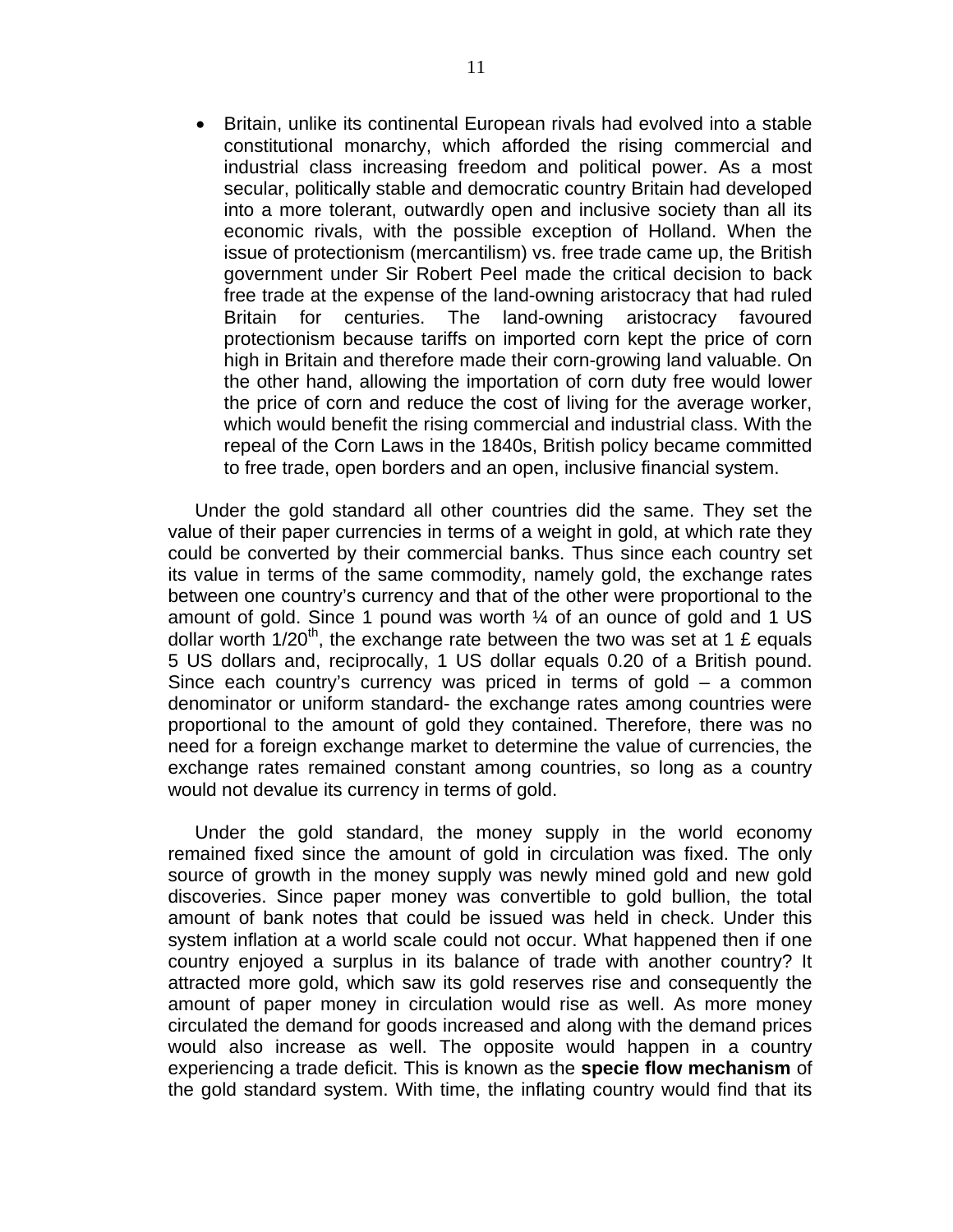exports became more expensive, hence they would decline while the deflating country would see its exports rise because their price would rise, thus ensuring that with time any trade surpluses or deficits would be eventually balanced. In effect, because currencies were anchored in gold, no country could inflate its way out of economic difficulties, the exchange rates remained fixed and the only way to adjust was through real adjustment rather than monetary adjustment. In other words, a deficit country would experience a contraction in its economy, a fall in prices and wages, which, in time would restore its competitiveness *vis à vis* the other country.

The gold standard proved to be a very successful regime, providing the world with a period of unusually high stability, economic growth and prosperity. So successful it was that it created an era of globalization not seen before since the Hellenistic period (300 BC – 30 BC) and the golden age of Rome (100 BC – 100 AD). Globalization was so extensive that even in today's world we have yet to surpassed it.

The gold standard was suspended when the First World War broke out in 1914. Countries were in need to print money to pay for the war and could not ensure the convertibility of their currency to gold. Convertibility to gold was suspended and had to await the end of the war. The problem that resulted, was that during the war countries had printed so much money that had caused inflation which pushed prices well above the pre-war levels. So much was the rise in prices (and devaluation of paper money) that it was questionable when and if it would be possible to return to the gold standard at the pre-war parities.

#### **4. The Inter-War Period: 1919 - 1939**

The period between 1919 (End of WWI and the Treaty of Versailles) and the outbreak of the Second World War (WWII) is known in economic history as the inter-war period. The world economy was characterized by tremendous instability and eventually economic breakdown, what is known as the Great Depression (1930-39). The world tried to return to a functional international monetary order but failed, and one of the consequences of this failure was the outbreak of WWII. Below is a list of the major geopolitical factors that resulted in instability and ultimate collapse of the international monetary order.

• High inflation in the warring countries and their dependencies had resulted in global inflation that had pushed prices to much higher levels. This meant that no country could go back to the gold standard at the parities prevailing before the war (i.e. each currency was equivalent to less weight in gold and new parities had to be established). Moreover, a period of normalcy had to be re-established first before such an attempt was to be made.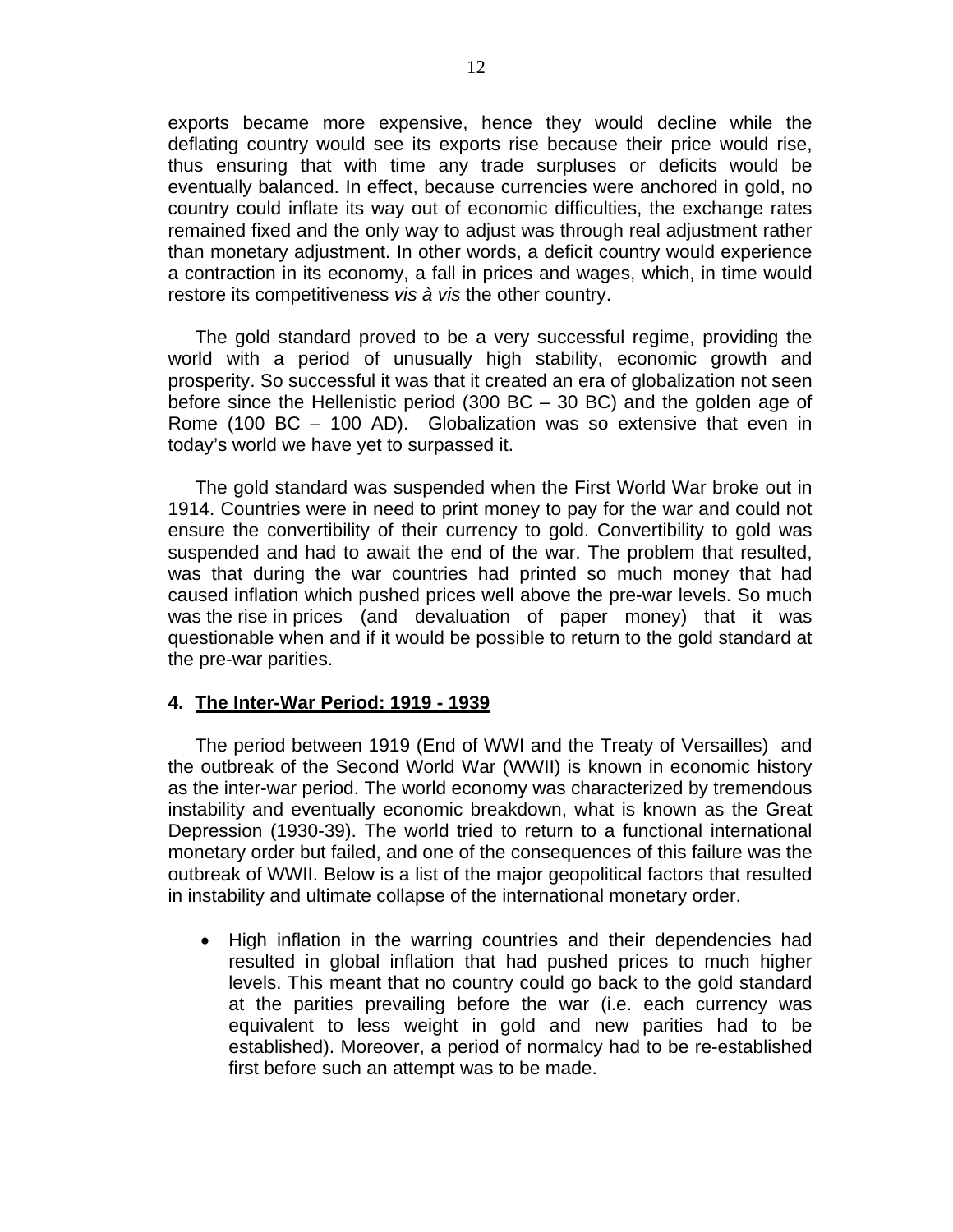- Old countries disappeared from the map while new countries emerged. For example, the end of WWI saw the disappearance of the Austro-Hungarian Empire based in Vienna, the Ottoman Empire based in Constantinople and the collapse of the Russian Empire and its transformation, following a bloody civil war into the word's first communist state. Under the ashes of the old empires emerged new countries in Central Europe such as Austria, Hungary and Czechoslovakia. The map of Southeastern Europe in the Balkans had become radically transformed with the creation of Yugoslavia as Serbia and Romania gained territory at the expense of the Austro-Hungarians and Greece gained territory at the expense of the Ottoman Empire. In the Middle East, the collapse of the Ottomans resulted in the creation of new states like Syria, Lebanon, Trans-Jordan, Iraq, Iran and the principalities of the Arabian peninsula. Instability in the Far East between a nascent Republican China and war with militarist Japan along with instability in other parts of the world from Africa to South America contributed to the chaotic geopolitical environment. All the new and reconstituted countries had to establish new governments, constitutions, treasuries, issue money accumulate gold reserves and establish tax policies, this made them weak and vulnerable.
- The United States emerged as a major economic and political power in the world. Following the destruction from the War on continental Europe, Britain's weakening and France's indebtedness to the United States, the USA and New York City emerged as the chief rival to the City of London as the world financial center. Although the Americans had the big money and the confidence of the "nouveau riches", they lacked the experience and sophistication of the British.
- After a forced deflation, Britain went back to the gold standard in 1925 at the pre-war parity of the pound equal to  $\frac{1}{4}$  ounce of gold, under the Chancellor of the Exchequer Winston Churchill. But the attempt failed miserably and Britain was forced to abandon the gold standard in 1931 once the Great Depression broke out. Sweden abandoned the gold standard in 1929, as did the United States in 1933. All other nations were forced off the gold standard and a free-for-all period of competitive devaluations and "beggar-thy-neighbour" economic trade policies ensued. These events combined with the passage of the **Smoot Hawley tariff** of 1930 and a rise of protectionist policies around the world bought world trade to a near standstill. By 1934, global trade had fallen to one sixth of its 1929 level, while tariff levels had surpassed even those of the mercantilist period, the highest levels the world had ever seen! This was the end of the gold standard.
- The Great Depression of 1930-1939 takes place causing a catastrophic collapse in production, incomes and employment the likes of which the world had never seen before. The sheer scale and range of the collapse was unprecedented. The GDP of countries collapses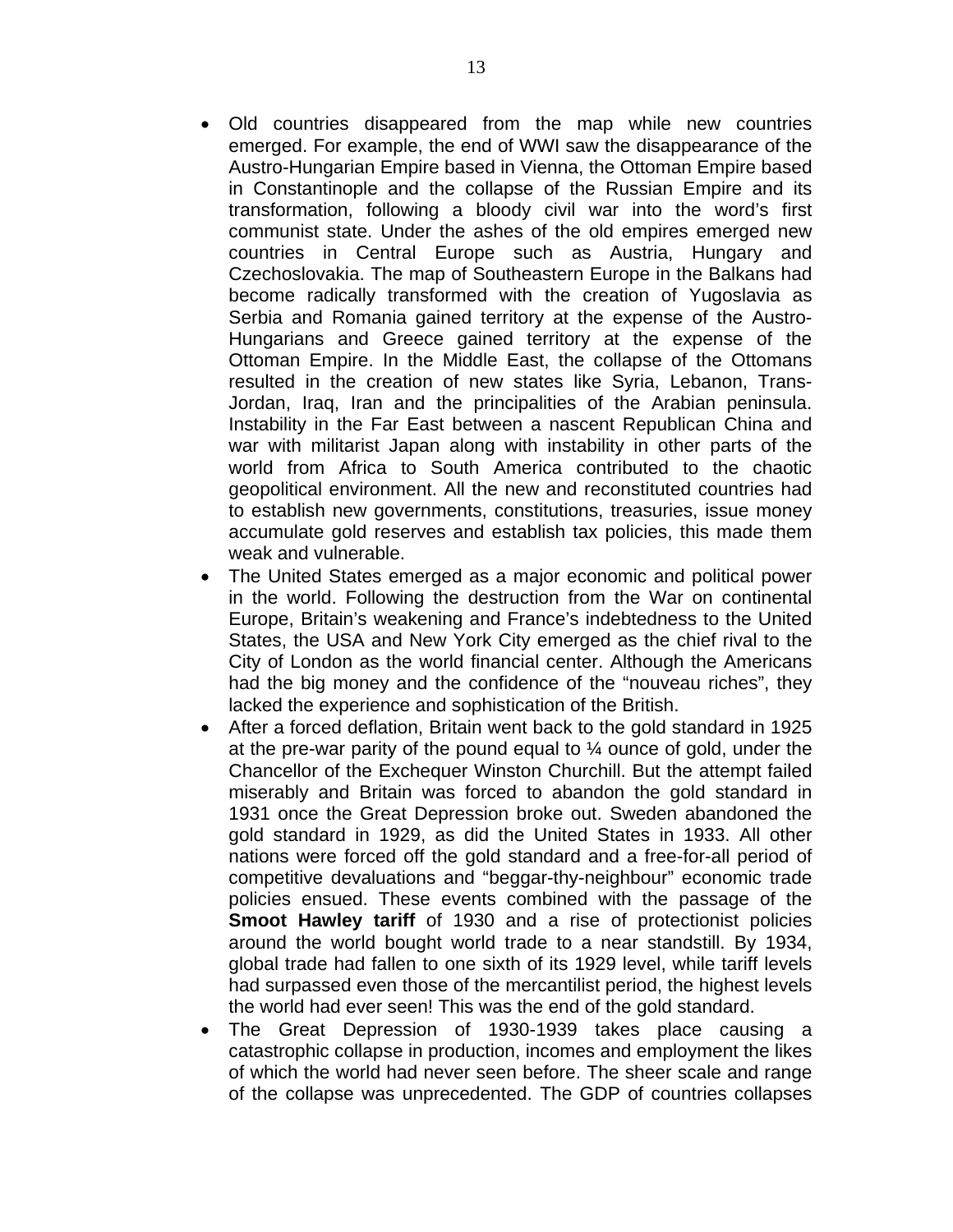by an average of 30% and unemployment rose above 25% in North America and most of Europe. Along with the collapse of stock prices following the stock market crash of 1929 there was a banking collapse. A chain of bank failures was triggered starting from Vienna and extending around the world. Some of the biggest bank failures occur in the United States, with three waves of bank failures taking place until 1934. With the collapse of banks came the loss of bank deposits, which were stored purchasing power that could have been used to maintain demand. All this was before central banks were established, before the "lender of last resort" function of central banks became standard practice and before deposit insurance became the norm. As depression unleashed a deflationary spiral, real interest rates rose to very high levels. The problem did not occur as a result of higher nominal rates but as a result of the deflation. If nominal interest rates are 1%, the real, inflation adjusted interest rate becomes 11% if the rate of deflation is 10% (real rate = nominal rate minus inflation rate). In an environment of high real interest rates, therefore, there was little incentive to spend, and little incentive to invest.

• Finally, the knowledge and know-how of managing economies at the aggregate or macro level had not yet been invented, it awaited the breakthrough of **John Maynard Keynes** (1936) when with the publication of his famous book *The General Theory of Employment, Interest and Money*, In that book, he developed a new framework and explained how economies behave at the macro (country) level, and identified what are the right policies that a government should follow to avoid depressions and control inflations. In retrospect, all the economic policies that had been followed by the governments of the time, with few exceptions –notably Hitller's Germany- were the opposite of those that should have been followed. Instead of trying to balance their budgets, governments should have spent more and taxed less, instead of letting banks fail and allow real interest rates to rise, they should have rescued the banks and expanded the money supply. Instead of raising tariffs and devaluing their currencies, governments should have kept their exchange rates unchanged and promoted freer trade. In short, the pursuit of wrong policies turned a recession into a depression.

#### **5. The Gold Exchange Standard- Bretton Woods : 1944 to 1971**

As the Second World War was drawing to an end, the allied powers held a Conference at Bretton Woods, New Hampshire in July, 1944 [a three hour drive south of Montreal] to plan the structure of the post-war international monetary system that would replace the gold standard that had collapsed during the inter-war period. The objective was to avoid a repetition of what had happened before and to set up a system that would govern effectively the post-war international monetary order.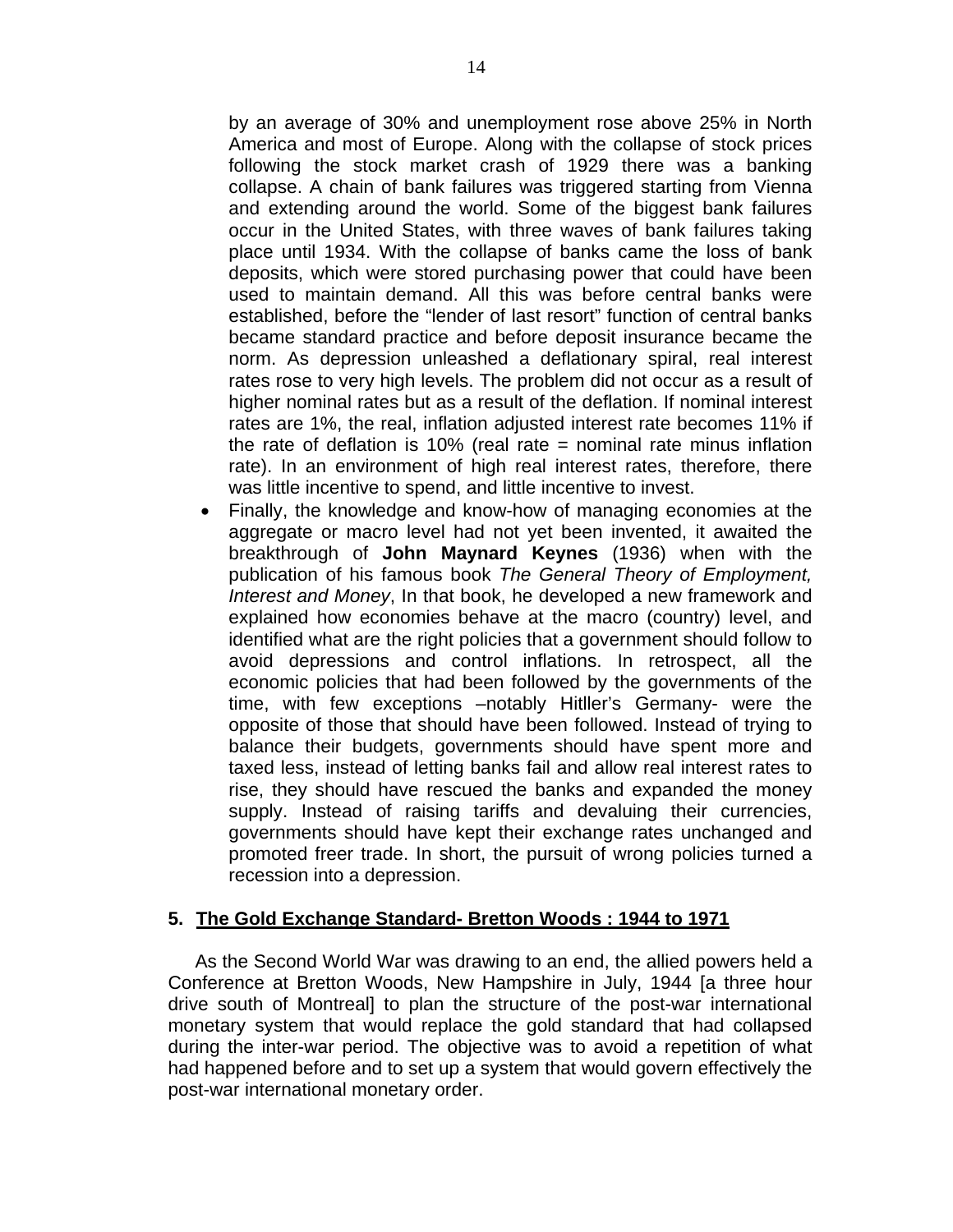During the Bretton Woods meetings there were two alternative proposals that were put forth, the British and the American proposals:

- a. The British proposal drafted by John M. Keynes, the British representative at the Conference called for the establishment of a real world bank, the *International Clearing Union* (ICU) and the issuance by this international inter-governmental organization of a world currency called the *Bancor*. Under the plan all countries could fix the value of their currency against the bancor. Countries with trade surpluses would have to take steps to reduce them by increasing their imports while countries with large deficits would take steps to reduce them by increasing their exports with the objective of maintaining zero trade balances over time. Countries would be allowed to adjust the value of their currencies through revaluation and devaluation so as to achieve balanced trade. Countries that would not do enough to adjust their balances to zero would see part of their bancor surpluses transferred to the ICU reserve account, thus being penalized, and that action would in effect reduce the money supply in their jurisdiction and bring the balance of trade to equilibrium. The role of the world central bank would be to encourage balanced trade over time in the international economy and when and if the international economy would require additional money the ICU would issue new bancors that would in effect increase the world money supply. Essentially, what Keynes proposed was to replace the gold standard by an international fiat money or virtual money standard that would be controlled by an international central bank that would be prepared to act as a lender of last resort to the global monetary system. This system would be more fair to all the countries in the world and would promote longterm international financial stability and discipline in the world economy.
- b. The American proposition was simpler and a lot more self-serving than Keyne's. The US proposal was similar to what had been attempted briefly during the interwar period (1925-31), that is enhance gold's role by making the US dollar a reserve currency convertible to gold for official central bank purposes. Since one of the main weaknesses of the gold standard was that the supply of gold (money) was not rising fast enough to meet the growing global demand for it as a result of expanding trade and increasing output, to stick to a pure gold standard would create a permanent deflationary force in the system that would encourage financial instability and high unemployment. By making the US dollar a reserve currency (i.e. international money) much like the British pound had served as a reserve currency for countries that lacked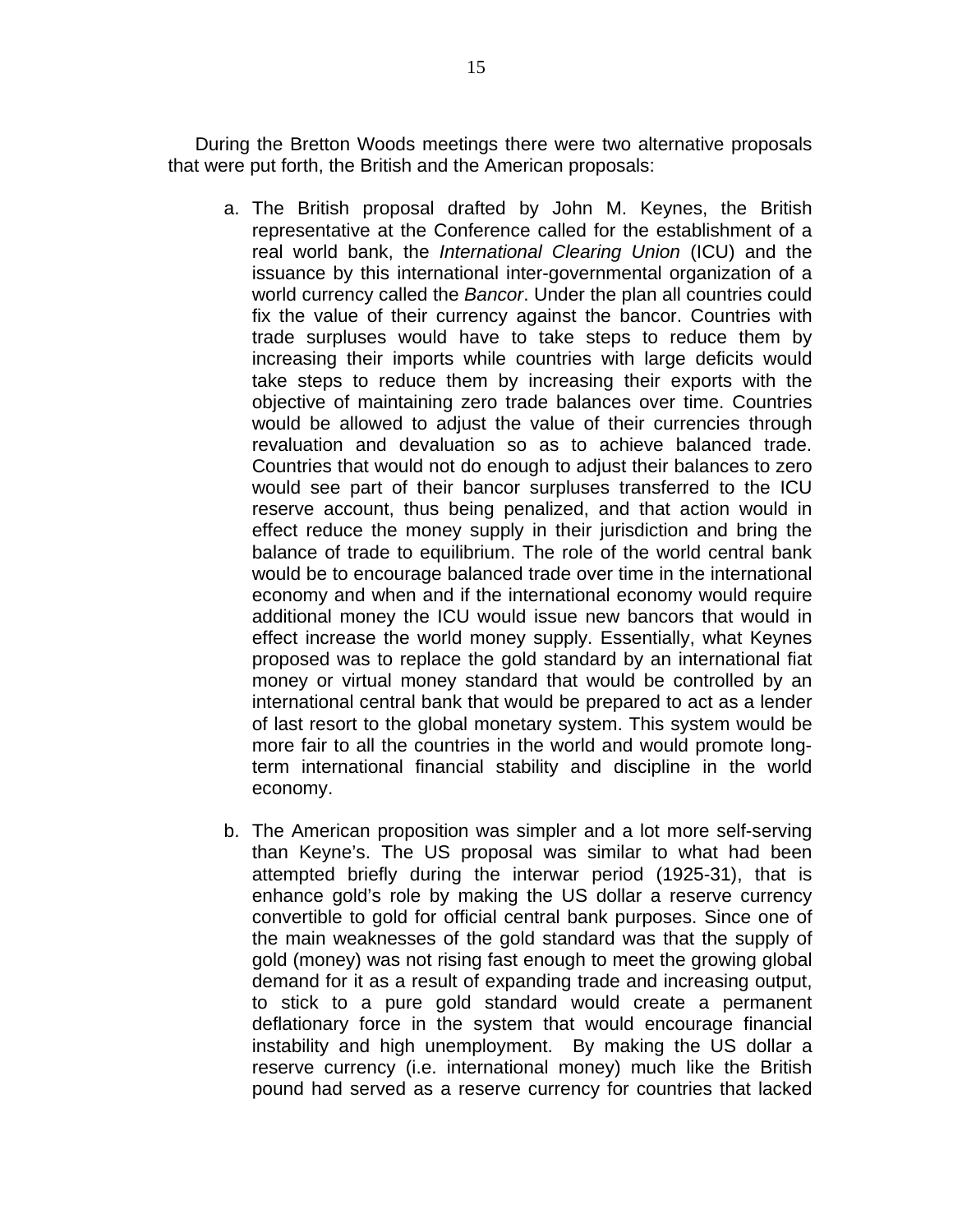sufficient gold in the prewar period, the US dollar would become a substitute for gold and as the US expanded its money supply, so would the global money supply expand as well. Since Britain had lost much of its gold during the war and had become economically weakened by, the United States was in a strong position to impose its own will on the rest of the countries. Thus, the American proposal was adopted.

Thus, the main features of the system agreed upon at the Bretton Woods Conference were the following:

- The US dollar would supplant the role of gold by becoming a reserve currency that would be fully convertible to gold for official payment purposes amongst central banks at the price of 1 ounce of gold equals \$35 US dollars.
- Countries would then set the value of their currency against the US dollar, which in turn was anchored to that of gold at the \$35/ounce rate.
- Countries would keep their exchange rates fixed at all times, intervening in the foreign exchange market to buy their currency with their US dollar reserves when its value was falling or to sell their currency and buy US dollars when its value was rising. Thus the central banks of each country were required to maintain sufficient reserves made up of a mixture of gold and US dollars.
- To help countries maintain their fixed exchange rate parities, and weather balance of payments crises, the Bretton Woods Conference recommended the establishment of an international inter-governmental organization (IGO) called the International Monetary Fund (IMF) to be headquartered in Washington, D.C. The role of the IMF would be to provide short-term lending to countries experiencing balance of payments deficits and prevent their currencies from being devalued. At the same time, the IMF would provide technical advice to these countries to help them design policies and devise measures to help them balance their payments.
- If a balance of payments problem facing a country stemmed from fundamental economic imbalances that could not be resolved by policy actions, that country would be allowed, as a measure of last resort, to devalue or revalue its currency.
- In order to assist in the reconstruction of the war torn countries especially in Europe, the Conference decided to establish a second international IGO the International Bank for Reconstruction and Development what is more commonly known as the World Bank, also headquartered in Washington. As the world's largest economy, the USA undertook to provide most of the paid-up capital of these two organizations.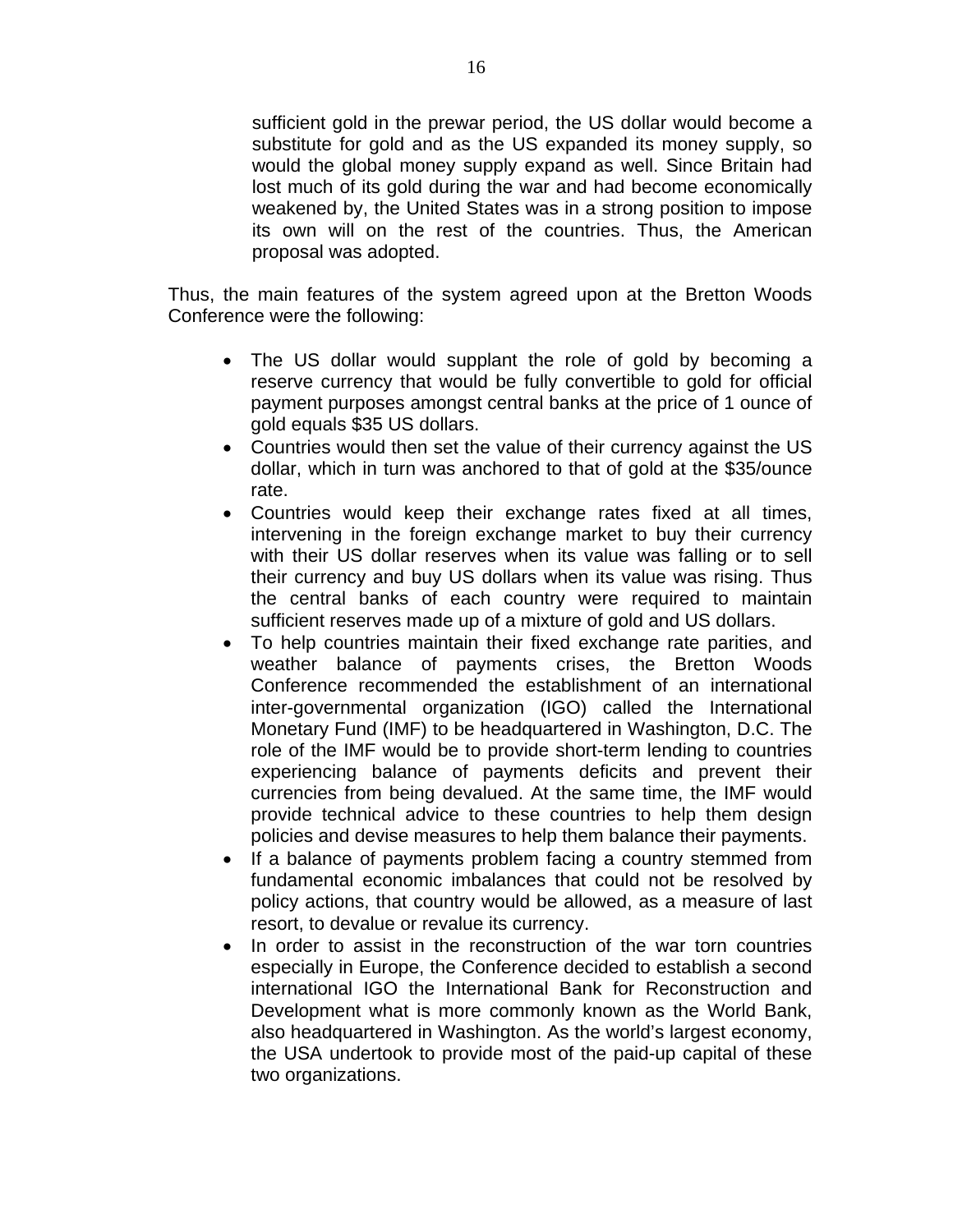Thus the post-war international monetary order was established. Since the US was the super power at this time, all other countries were not in position to negotiate. A new regime was born, the gold-exchange standard, where the value of gold was fixed to the USD and where the USD was convertible into gold, but exchange rates remained fixed as with the prewar order.

The problem with this arrangement was that the USD attained a unique status as both a national currency and an international reserve asset instrument at the same time, a status that no other country had. This asymmetry bestowed the United States with a unique advantage called *seigniorage*. What this means is that a government issuing currency to its people has an advantage in that people choose to hold their currency as part of their cash balance instead of returning it to the government and asking for something real in return. It is as if the cheques one writes do not get cashed at the bank by their recipients, because they need to use them as money for payments amongst themselves. In effect, you can buy things without having to pay for them. Since the world was short of money after the War, the demand for US dollars exceeded the supply, so the US could buy more goods and services from other countries than it would sell. As long as the US was willing to print the money to pay for them, the world did not mind as long as there was a dollar shortage. But If the US abused this privilege and keeps printing more money than the rest of the world needs, then it sets up the US and the world for a fall. Either the US will have to accept to devalue its currency to more than \$35 US an ounce or the rest of the world will find itself holding depreciated (unwanted) dollars whose value has fallen below par. This system ensured that the USA could maintain balance of payments deficits without having to undergo the necessary hard adjustments required to balance its books as every other country has to do from time to time. As we will see next, it was this weakness that caused this system to break down thirty years later.

#### **6. The Ushering of Flexible Exchange Rates and Currency Instability: 1971-1985**

By the end of the 1960s the early postwar dollar shortage had been resolved and the European economies had been rebuilt. At the same time US involvement in the War of Vietnam was escalating, causing the US government to spend more and more while fighting the war on poverty at home. US balance of payments deficits kept growing and inflation started to rise in the economy. European holders of US dollars started becoming concerned at the lax US attitude toward their obligations as the guarantor of the postwar monetary order. They started demanding the transfer of US gold in exchange for dollars and by 1968 the price of gold on commodities markets broke above the official \$35 price. The US started experiencing a drain on its gold reserves that became a serious concern to US government authorities.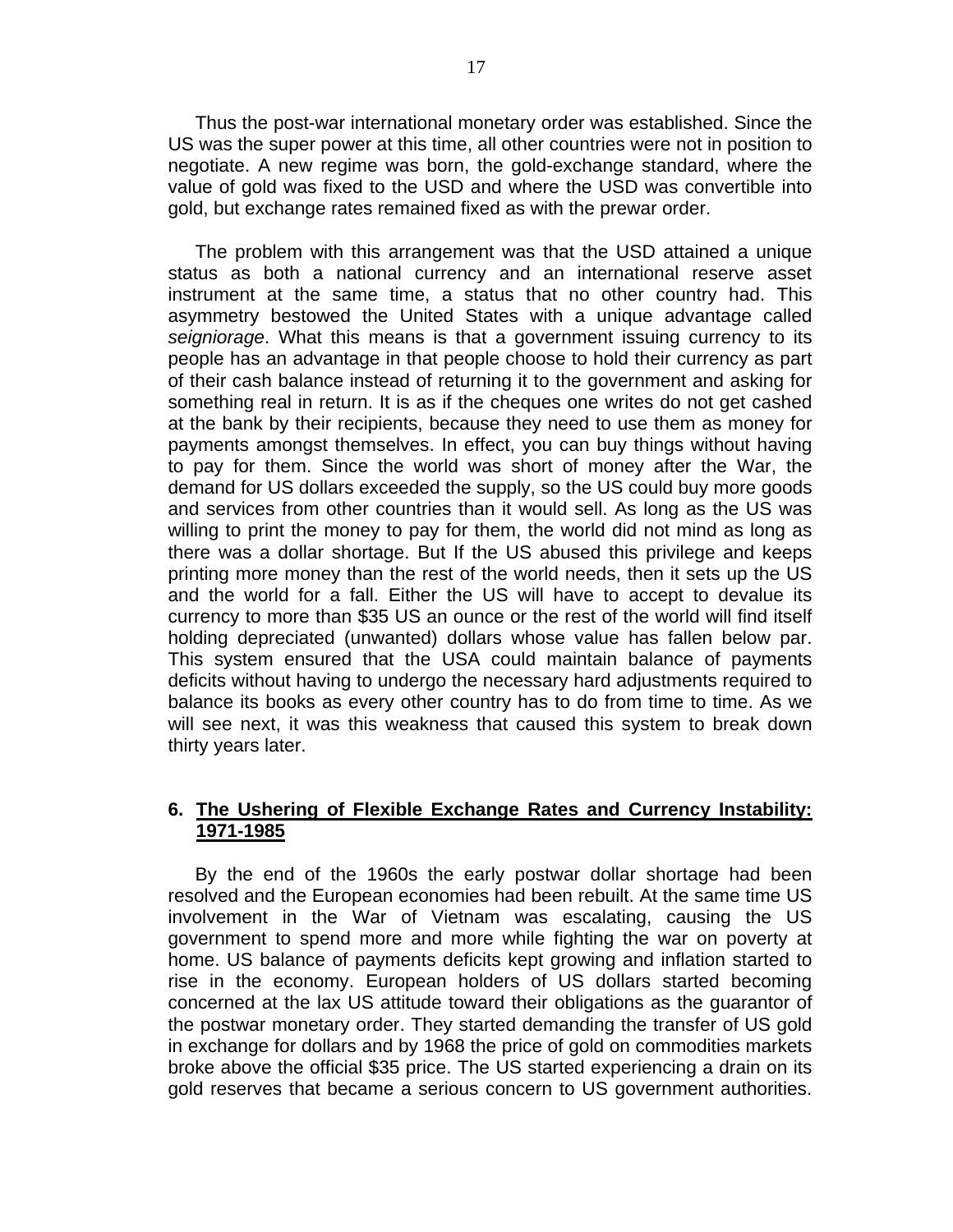By August 1971, the US administration of Richard Nixon was forced to severe the link between the US dollar and gold and suspend convertibility. After nearly two centuries the world found itself off the gold standard. From that point on, the value of the US dollar was based on the strength of the US economy, rather than being backed by the amount of gold being held in reserve. The world had no choice but to take it or leave it. By demonetizing gold, the US government effectively said there is no need to devalue the US dollar. If the Europeans and Japan have a problem with the high value of the US dollar, instead of demanding that the United States devalue the dollar, let them revalue their own currencies –what amounts to the same thing- to solve the dollar glut problem. From that point on the system of fixed exchange rates had come to an end as well. Without gold, how is the value of a country's currency to be determined? The answer? The free market. This is what led to the move from fixed exchange rates to floating or flexible exchange rates whose value was determined by the daily demand and supply for them in the foreign exchange market.

Between August of 1971 and July of 1973 the world economy went through its most turbulent bout of instability since the 1930s. The currencies of Germany, France, Switzerland and Britain and Japan were forced up by more than 50%. While countries tried to patch the problem, most notably the Smithsonian Agreement of February 1973, the US devalued the dollar to \$38 and ounce and then again to \$42 an ounce. These attempts were too little too late and the free market price of gold had surged to \$215 an ounce. When the Six-Day War broke out in the Middle East and Egypt was defeated, King Faisal of Saudi Arabia in an act of revenge for the Arab defeat, raised the price of oil from \$3 a barrel to \$12 in October, 1973 and the world experienced its first oil supply shock. The world economy experienced the greatest peace-time inflation that had ever taken place. Central banks lost control of inflation and they did not know how to act to bring it under control. When the Iranian Revolution occurred in 1979 and the US Embassy hostage crisis occurred the world went through a second supply shock and it seemed that the United States had lost control over the global financial system. The US defeat in Vietnam, the Watergate scandal that forced President Nixon to resign from office and then the Teheran hostage crisis undermined global confidence in the United States and the US dollar in particular. As a consequence, by November 1979, gold had reached a record high of \$700 an ounce!

To bring inflation down and restore confidence in the dollar, dramatic action was required by the US government. Following the passage of the Depository Institutions Deregulation and Monetary Control Act of 1980, the US Congress removed the ceiling on US interest rates that had existed until that time. Incoming Federal Reserve Board Chairman Paul Volker then embarked on a campaign to raise interest rates to the highest level the world had ever seen. The sudden jump in interest rates provoked the recession of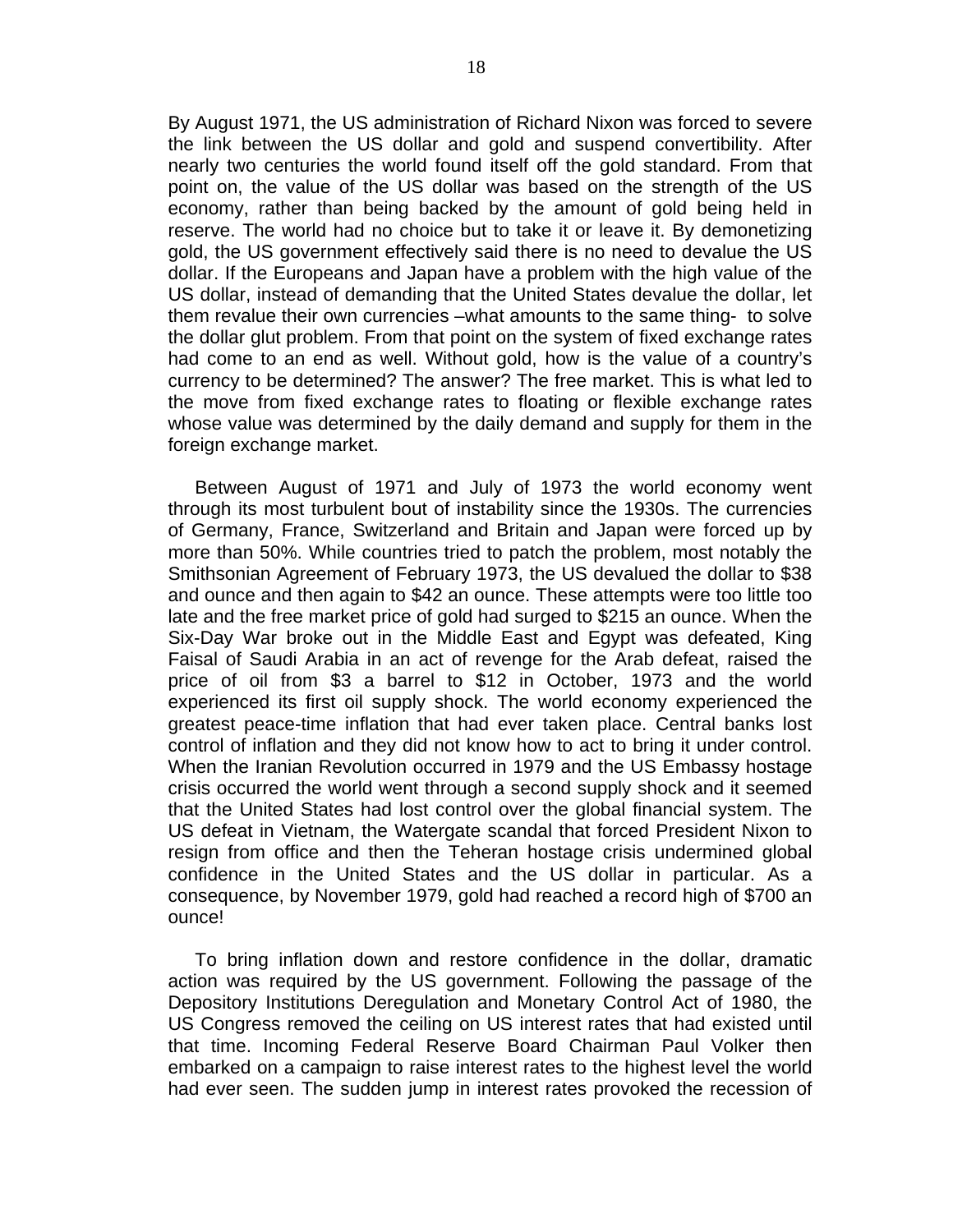1981-82, which was the deepest recession since the Great Depression. With extremely high interest rates and falling demand and production, producers and workers were forced to stop raising prices and wages and the central bank regained control over inflation once more after nearly ten years of inflation out of control in the near 10% range. Thus by the early 1980s inflation started to subside and normalcy returned to the international economy. The tight money and high interest rate policy of Paul Volker had not only broken the back of inflation, but succeeded in restoring the value of the US dollar which recovered strongly while the price of gold declined. By September 1985, the US dollar had risen so much that the central bank presidents of the G-5 met at the Plaza Hotel in New York and decided on an acceptable range for the fluctuation of floating currencies. The Plaza Accord, as it is known, decided on a coordinated plan to devalue the US dollar against a basket of key European currencies and the Yen. Following the conflict that characterized central bank relations in the early 1970s, the Plaza Accord initiated a period of central bank coordination around the world. If gold was no longer there to provide a stabilizing role to a nation's currency, then each nation needed the help of the other nation to succeed. Thus begun, the modern period of central bank policy coordination.

#### **7. The Current System of Managed Floats and Targeted Inflation: 1985 - Present**

The current system in use is a) a floating rate system, but where b) central banks intervene from time to time to manage the level and control the rate of change in the value of their currency, in a context of c) price stability where central banks target the rate of inflation at a rate of 2% or less per year and punctuared with d) optimal currency areas where countries in geographic areas with high interdependence link their currencies to each other to reinforce price and monetary stability. The evolution of forward and futures markets along with those of derivatives markets have created an environment of checks and balances that help police the monetary authorities and help establish the discipline that a gold standard would have provided. Here are its main characteristics:

- The currencies are no longer backed by gold. In fact, gold has no role in the present system other than to serve as one of many asset instruments in central bank reserves. Gold today makes up on average only about 5% of a central bank's total reserves. Gold trades like any other metal in commodities markets.
- The value of each currency is determined by demand and supply on the foreign exchange market. There is a spot price, price for current delivery and a forward price, that for future delivery determined in futures markets. The foreign exchange market is a single international market and is the largest of all markets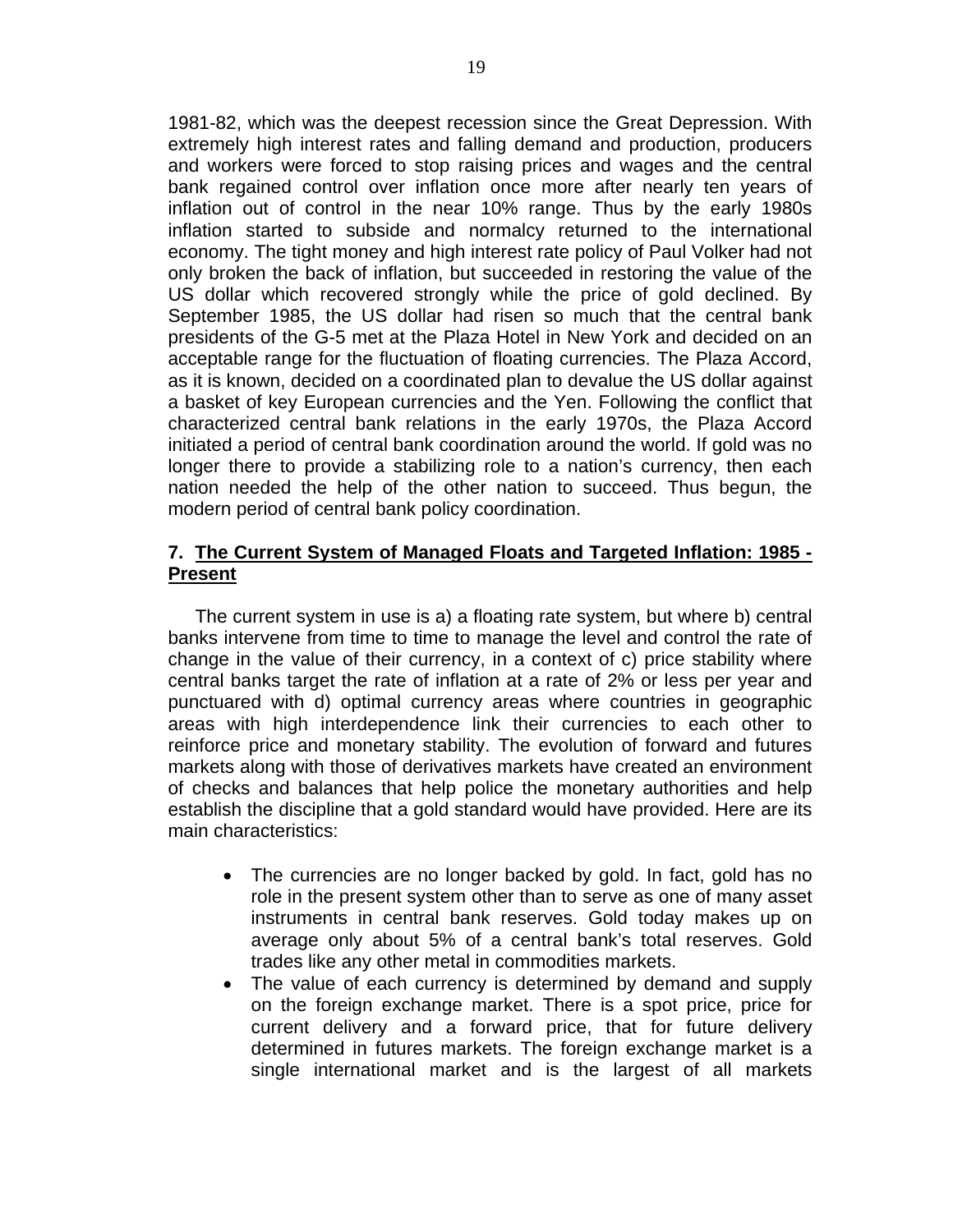surpassing fixed income, equity, commodities and real estate markets in the world.

- The foreign exchange rates are flexible or floating, based on the changing demand and supply of currencies, both for payment purposes as well as for global asset allocation purposes as well as speculative purposes. Although nominally flexible, exchange rates are closely watched by central bankers and finance officials to make sure that they do not become a destabilizing influence in a country's economy. Governments take steps to manage the direction and level of exchange rates, so in fact the current system can more correctly be described as a **managed system of floating exchange rates**.
- How do government and central bank officials manage the level and direction of exchange rates?
	- i. Central banks can slow down or smooth the depreciation or appreciation of their currency by conducting interventions in the foreign exchange market by using foreign exchange reserves to buy or sell their currency.
	- ii. By using moral suasion, i.e. pronouncements as to what is the range at which they see or want to see their currency trade at.
	- iii. By coordinated central bank interventions, whereby central banks agree on a level or target and then they intervene simultaneously to impose their view on the F/X market. If the reserves of a single central bank are not enough to move the market, the combined reserves of a group of central banks working together can be much more effective.
	- iv. If a currency depreciates or appreciates more than it should, central banks can also adjust the level of short-term interest rates to encourage or discourage capital flows and speculators.
- While the gold standard had the side effect of ensuring price stability by restricting the supply of money to the amount of gold held in the system which was more or less fixed, the current system of fiat money managed by central banks places full employment above that of price stability as the preeminent goal of government economic policy. While with the gold standard and fixed exchange rates monetary policy is ineffective or neutered, with the current system monetary policy has a broad scope and ability to influence the direction of production, employment and prices in the short-run, an attribute that reduces the risk of recessions and promotes growth and employment.
- If the current system allows central banks to inflate or deflate at will, what mechanism is in place to prevent central banks from doing so? In other words, in the absence of the gold standard, how do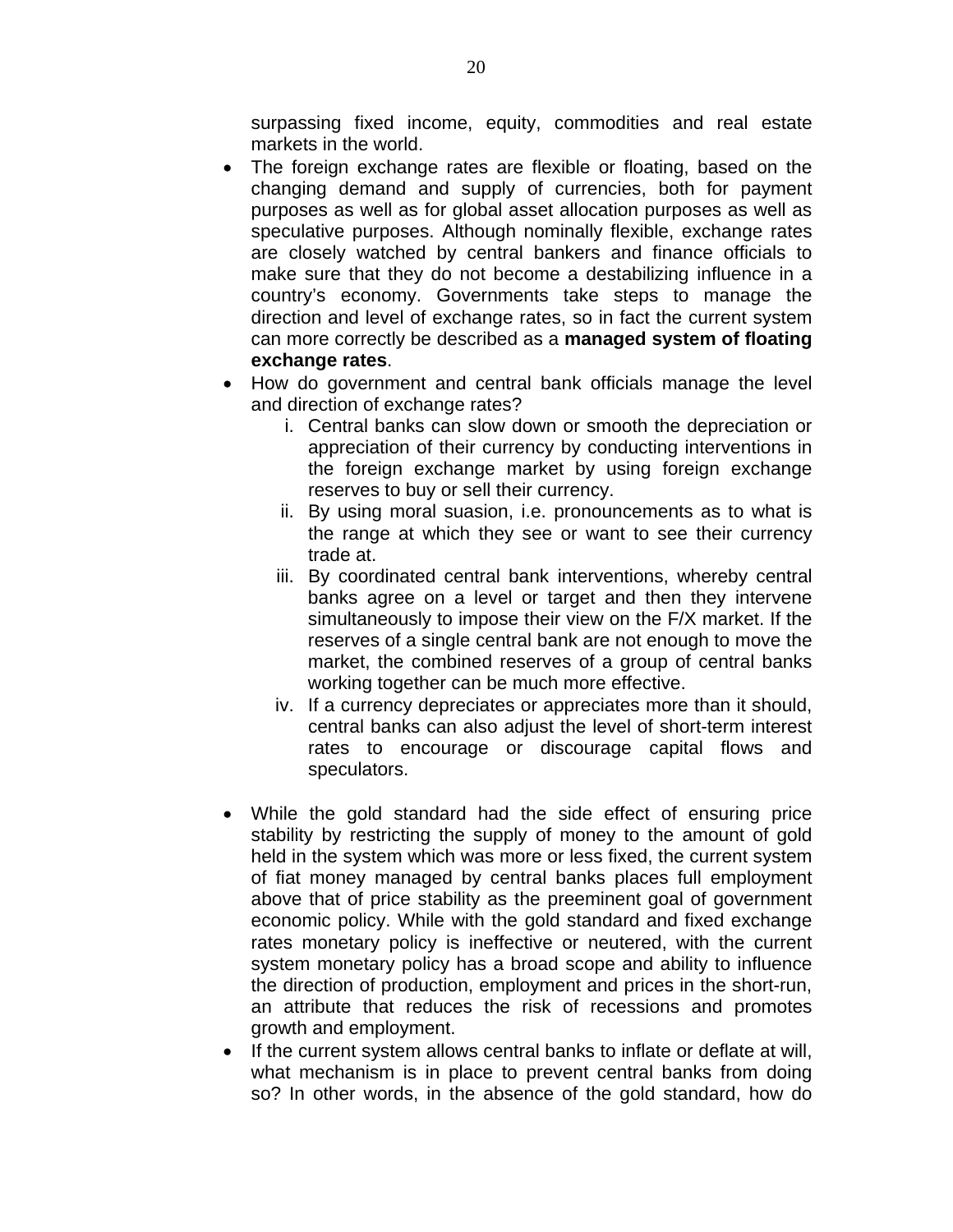central banks maintain monetary discipline? There are three tools that have been created over the past twenty years to assist banks in maintaining discipline. They are 1) central bank independence; 2) inflation targeting 3) futures markets and rational expectations and 4) the power of experience. First, although government institutions, central banks are run by boards that have been granted legal and institutional independence from the legislative and executive branches of government, in other words from politicians. Thus the central bank will take the monetary course appropriate for ensuring price stability first, whether the politically elected government likes it or not. Second, more and more central banks have set formal targets for inflation, e.g. the European Central Bank has set a goal of 2% for inflation. So have the central banks of Canada, Australia and New Zealand. Mexico has set a target of 3%. While the USA has chosen not to set an official target, the central Bank starting with Volker and then with Alan Greenspan has followed an informal target of 2% as well. In other words, it is the integrity and selfimposed discipline of central bankers that has replaced the disciplining effect of gold in the current monetary system, with a small caveat: 2% inflation as opposed to 0% inflation, in other words central banks have chosen to err on the side of inflation, rather than deflation. Third, the development of futures markets since the late 1970s, has created a mechanism that warns private market participants and central bankers of impending dangers when the wrong monetary course is being taken. For example, if a central bank allows the money supply to grow too fast the futures market will cause the futures price of the currency to fall, or cause the long-term bond prices to fall and interest rate yields to rise, thus sending a signal to the central bank to correct its course before further damage is done. Finally, the chaotic inflationary experience of the 1970s following the collapse of the gold exchange standard taught market participants and central bankers many valuable lessons that dissuade them from repeating old mistakes.

• More and more countries that occupy the same geographic region or conduct a high degree of trade with each other set their currencies at levels similar to those of their geographic or trade partners. Perhaps the best example of an optimal currency area is the European Union and the eurozone in particular. The establishment of the euro was preceded by the European currency mechanism, the "snake". Before fixing the value of their currencies together they set a target trading range that they were obliged to follow to qualify for euro eligibility. Non-EU countries like Turkey, Algeria and Morocco adjust their currency to the euro since they conduct most of their trade with euro-block countries. More currency coordination and convergence within optimal currency areas helps bind the exchange rates and economic policies of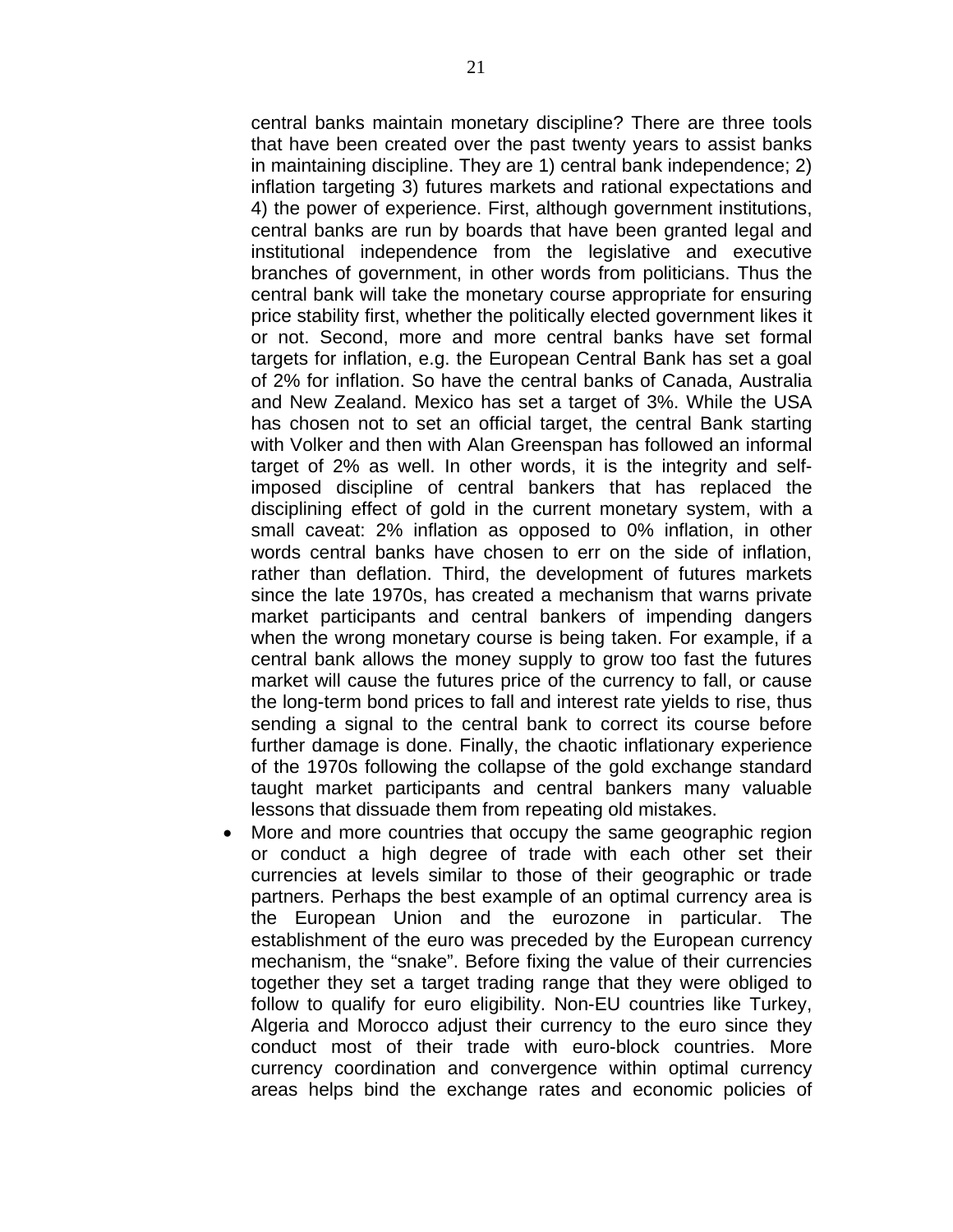these countries more closely together and has an effect similar to that of the gold standard.

In conclusion, central bank targeting of price stability, monetary coordination and central bank independence have succeeded in replicating the beneficial effects of the gold standard while avoiding the restrictive effects of the gold standard on the use of monetary policy and deflation. In the process, this development has elevated central bankers to a status that rivals, if not surpasses even that of presidents and prime ministers. It is my view that today central bankers command more power and respect than politicians, a power similar to that attained by the high priests of Ancient Egypt.

### **8**. **Key institutions**

- 1- The **International Monetary Fund** (IMF) based in Washington, D.C., was established in 1945. The IMF was established in order to oversee the gold exchange standard system of fixed exchange rates, and provide advice and financing to countries experiencing acute balance of payments crises. When the Bretton Woods system of fixed exchange rates broke down in 1971-73, the IMF evolved into a lender of last resort to countries facing macroeconomic and financial crises, and has been involved in many episodes including those of the Latin American debt crisis of 1980s, the Mexican Peso crisis of 1994, The South East Asian and Russian crises of 1997 and1998, the Turkish crisis in 2001 and the Argentinean collapse of 2002. More recently, it has become increasingly involved with debt problems of developing countries. The IMF has often come under criticism for the conditionality of its support to member countries. Although it has not always been prefect in its recommendations, the problems it has been called upon to solve originated with unsound economic but populist entitlement policies that governments have offered their population to buy their vote. When these policies fail, governments are powerless to go back on their word and solve the problems they have created and they blame the international investment community and capitalists for their ills. When their financial systems collapse, then they carry out the necessary reforms under the excuse that they are imposed on them from the IMF in exchange for the badly needed financing.
- 2- The **World Bank** (WB), based in Washington, D.C, established in 1946. The World Bank has three main branches: the International Bank for Reconstruction and Development (IBRD), the International Development Agency (IDA) and the International Finance Corporation (IFC). It aims to promote economic development in the world's poorer countries through technical advice, project financing, long-term lending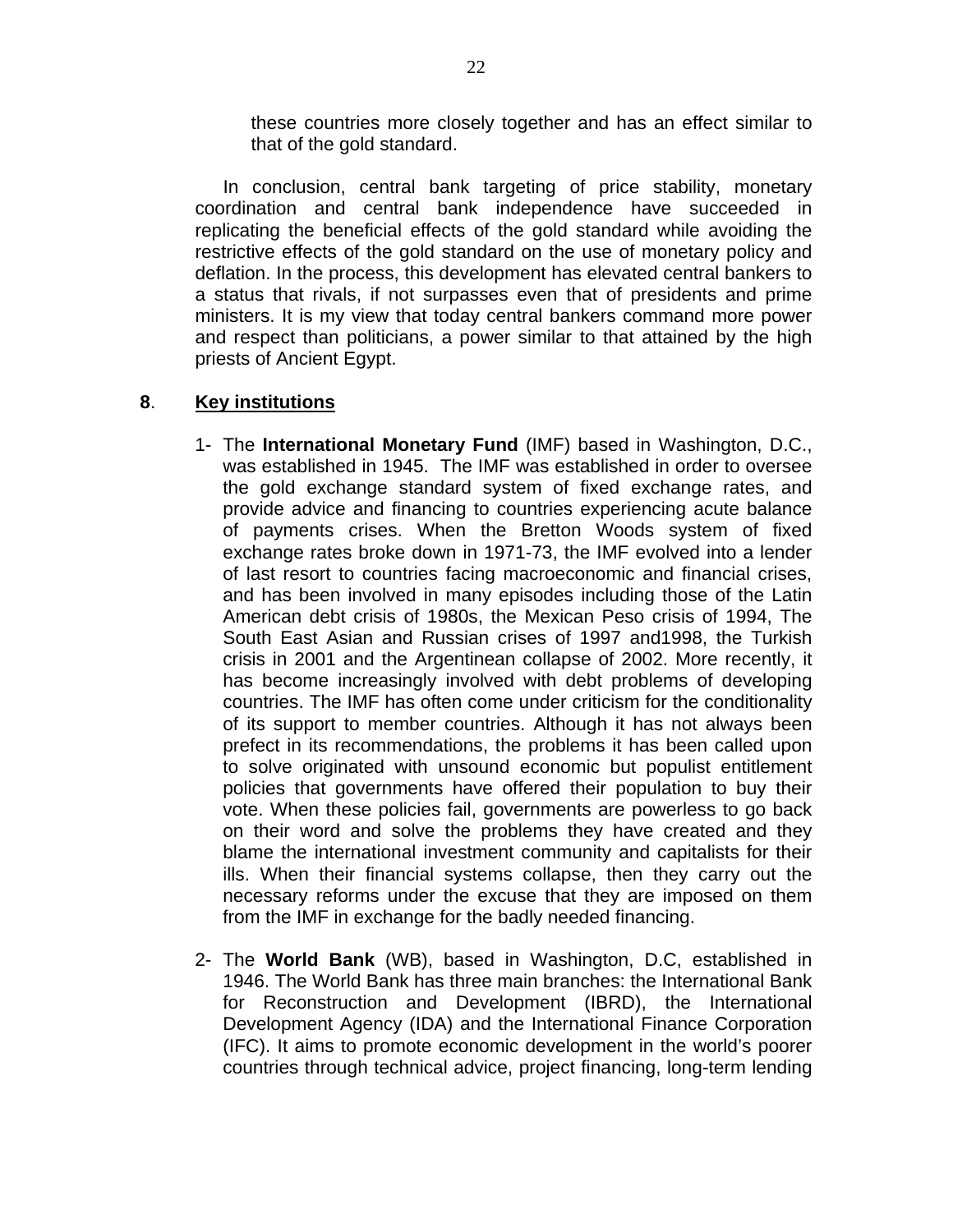at rates below market interest rates averaging around \$30 billion a year and spread over 100 countries.

- 3- The **World Trade Organization** (WTO), based in Geneva, established in 1995, that has succeeded the General Agreement on Tariffs and Trade (GAAT), based in Geneva, established in 1995. The WTO was established following the Uruguay Round of multilateral trade negotiations, that were concluded in 1993. This organization should have come to life in the 1940s along with the other two, under the name International Trade Organization (ITO). The US Congress failed to ratify the agreement so the organization never came to life, rather the less formal Secretariat of the GATT was created instead. The WTO is the institution that governs international trade, setting international standards and the rules of trade. Started with 132 members it now has 150 following the admission of Vietnam in January 2006.
- 4- The **Bank for International Settlements** (BIS) was established in 1930, is based in Basel, Switzerland and serves as a bank for central banks and international organizations. The BIS is the oldest international financial organization established originally following the end of the First World War to facilitate the war reparations payments of Germany. In addition to being a clearing house for central banks, the BIS conducts research and facilitates the coordination of central bank policies and standards. The BIS is the author of the 1988 *Basel Capital Accord* and the Basel II revision. These accords establish minimum risk adjusted capital adequacy requirements (Tier I and Tier II capital) that internationally active banks should follow to reduce the risk of bank failures and enhance the resilience of the global banking system.

#### **9. Current Challenges and Future Prospects**

There are numerous challenges facing the international monetary system today. Two of the most important challenges today are the following:

The integration in the international monetary system of major emerging economies such as Brazil, Russia, India, and China (BRIC). Today's international monetary system is not that homogenous. The leading industrial countries such as the United States, the European Union, Japan, Canada, Australia among others have adopted flexible exchange rate regimes. Other countries, most notably China, have maintained a fixed exchange rate system whereby they have fixed the value of their currency against major currencies, principally the U.S. dollar. North African countries link their currencies to the euro. Still others maintain a managed float, that is they allow their currencies to fluctuate within a target range set by a basket of currencies of countries with whom they conduct most of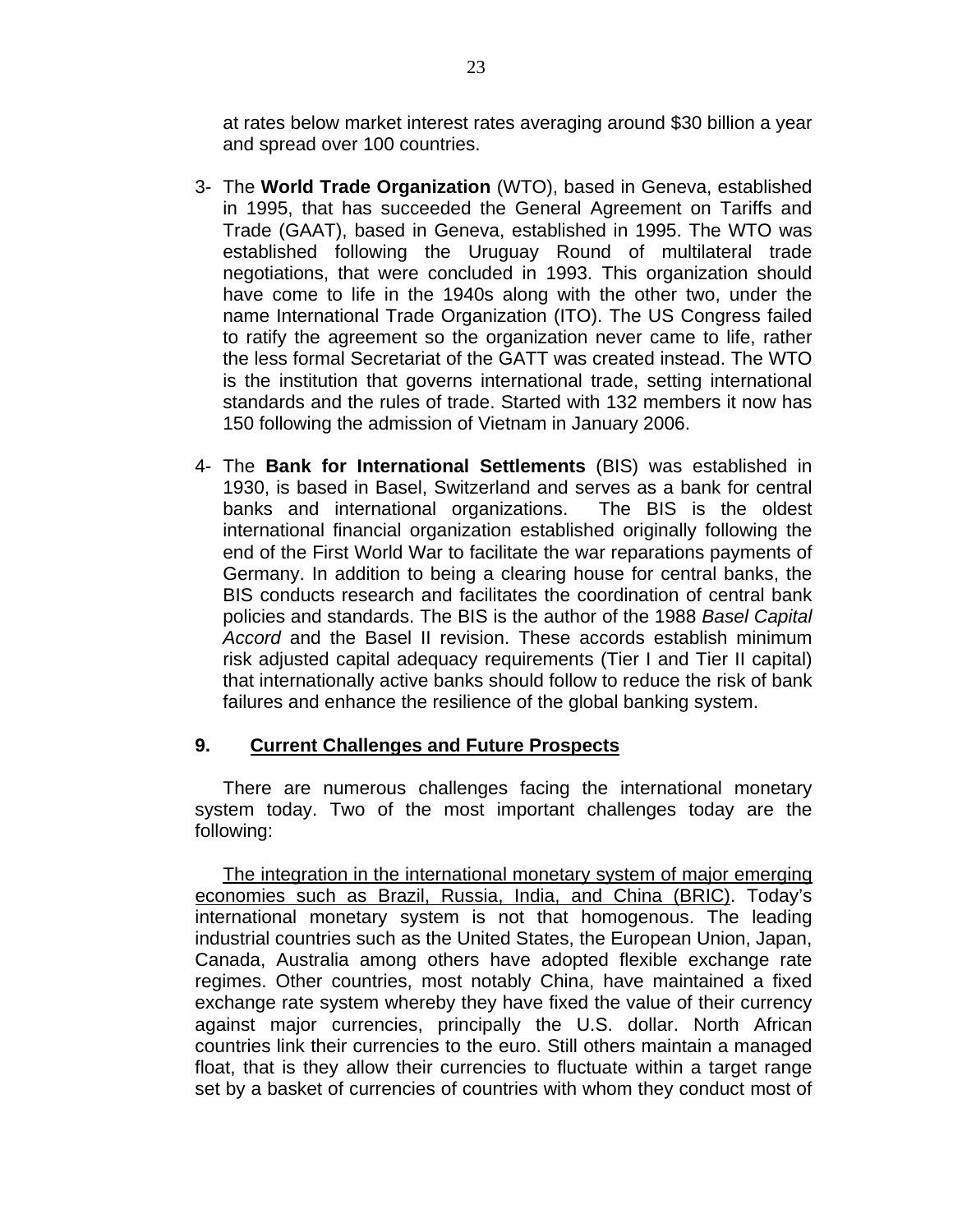their trade. For example, India and Turkey follow such an approach. For the international monetary system to function properly you need a large degree of uniformity were all countries -at least the major players- follow the same approach and play by the same rules. A measure of how well the system functions, for example, is the avoidance of major imbalances which can create stress that can lead to a break up of monetary crises like the ones experienced during the Asian crisis, the Mexican or the Argentinean crisis.

Some of the problems, therefore are that a) not all countries rely on floating exchange rate regimes, the principal example here being China and the Gulf Cooperation Council; b) not all countries' central banks have become independent from the executive branch of their government, the principle examples here are the central banks of China, Russia, Brazil, Argentina and Turkey, among others; c) the financial markets of different countries do not have the same degree of development, breadth and depth, market instruments and degree of openness required to allow their currency markets to function properly. For example, it is only recently that China has set up futures and derivatives markets and they are still inexperienced and untested; d) economic information on reserves, capital flows, asset prices, budget and trade balances are not always publicly available and when they are it is with considerable delay and sometimes concealed from the public. To function properly, markets need timely information and data if they are to perform their policing and adjustment role effectively. When governments conceal crucial bits of information from markets, problems are allowed to simmer until it is too late and then markets are caught by surprise and they over react, resulting in financial crises.

Another problem is that not all countries play by the same rules. Some countries use the guise of fixed exchange rates and even floating exchange rates to pursue neo-mercantilist policies. The chief examples here are the Asian economies, mainly Japan and China. Japan has been on flexible exchange rates since 1971. However, instead of allowing their currency to trade freely and find its own level (a clean float) they have been very active in manipulating the value of their currency (a dirty float) in order to maintain its value at a competitive level vis a vis the U.S. dollar. The objective of this manipulation, of course, is to give their exporters a trading advantage in the huge US market. This way they have maintained large chronic trade surpluses against the United States. As a consequence they have accumulated huge US dollar reserves that they lend back to the USA. This is not how the system is supposed to work. When you experience trade surpluses, the value of your currency should rise until the trade surpluses have become reduced and vice versa when you experience a trade deficit. Another example is China. By maintaining the Chinese Yuan at an artificially low fixed parity against the US dollar (1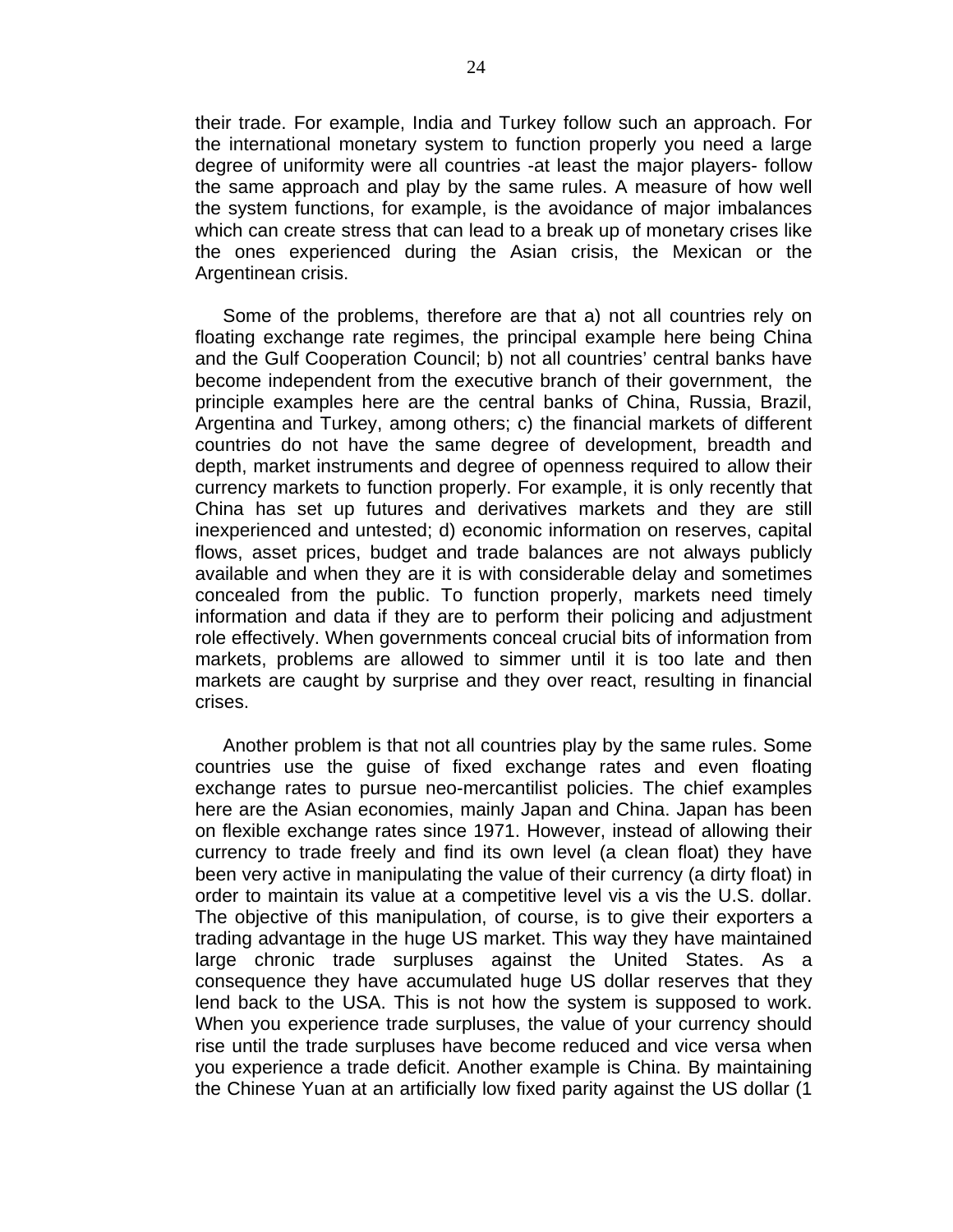USD = 8.28 Yuan), China makes its exports competitive against US products and ensures a trading advantage. As long as China was small and developing you could afford to overlook such mercantilist practices. Now that China has emerged into the world's third biggest economy, (behind the USA and the EU and ahead of Japan), the continuation of such currency manipulation creates instability in the international financial system. Since 2005 China has been facing increasing pressure from other countries to adjust its currency higher, either by outright revaluation, or by floating it and letting market forces push its price higher. Responding to this pressure, China has ended the fixed parity with the US dollar and has announced that it will tie the value of the yuan to a basket of currencies of countries with which it conducts most of its trade. However, the composition of this basket has not been disclosed so markets do not know on what basis the currency is supposed to move. Moreover, the appreciation of the yuan has been so minimal (around 5% so far) that it undermines the credibility of Chinese government authorities. What matters most here is that sooner than later China allow its currency to start floating more, and to let its currency appreciate at least by a reasonable degree to reduce the stress that is building up in the international monetary system. Such a move does not only benefit the countries that are suffering trade deficits against China, like the USA, but it also benefits China. A stronger yuan will act as a check against inflation in China and reduce the risk of a housing bubble, and the need to raise interest rates, but also expand the global buying power of Chinese consumers and producers who will be able to buy finished goods and resources (e.g. oil) more cheaply from the rest of the world! Some flexibility can go a long way to the benefit of all players.

The chronic US balance of payments deficit. The USA is experiencing a persistent and growing balance of payments (trade) deficit that has now risen to nearly 6% of its GDP, a level that would have caused a violent currency collapse and deflation in any other nation. There are a number of reasons for this problem. First, the undervaluation of the Chinese yuan is one of the factors, as we saw above, but it is not the only factor. Other Asian countries such as Japan, Korea, Taiwan, Hong Kong, Malaysia, Thailand and Indonesia are doing the same on the excuse that they cannot allow their currencies to appreciate too much against the Chinese yuan because it will damage their trade with China itself. What is needed here is that the entire South East Asian block of currencies appreciate their currencies vis a vis the US dollar and to a lesser extent the euro, the pound, the Canadian and other world currencies. To the extent that they revalue as a block, the smaller the percentage increase that will be required from China or any individual country to make, and the less disruptive such a move ends up being on the international monetary system.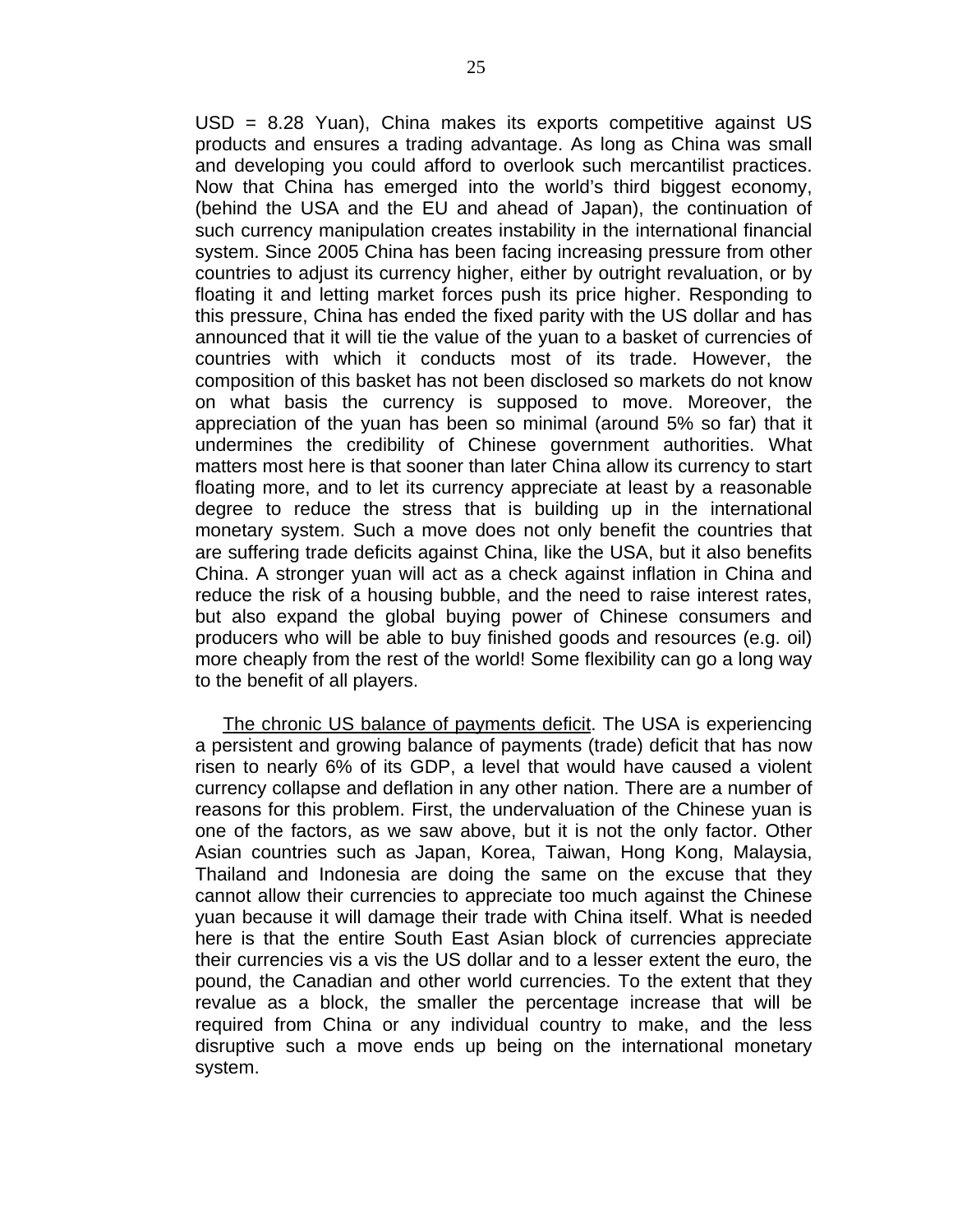But, Asian country currency manipulation is not the sole reason for the imbalance in the US trade. The United States is to blame as well. As we discussed earlier in this paper, this problem of chronic current account deficits is not new for the United States, it has been a built-in defect of the gold exchange standard since its inception at Bretton Woods. By making the US dollar an international reserve currency that central banks around the world need to maintain as a store of value to defend their currencies, there is a greater demand than supply of it which, keeps its value higher than it would otherwise be if it was just a normal currency. By keeping its value higher than the value required for external equilibrium, it prevents the US economy from balancing its trade balance. As long as the US dollar remains overvalued, imports from the rest of the world will be cheap while exports to the rest of the world will be dear. One might say that this is the price the United States pays for world hegemony.

A bigger issue, however, is how long can this situation persist and what happens when it ends? As long as the US keeps spending more than it earns, trade and budget deficits will persist which will push the US government debt-to-GDP ratio as well as the US external debt to GDP ratio to such high levels that at some point will undermine confidence in the US dollar, much as it did in the late 1960s which led to the breakdown of the gold exchange standard and brought an end to the fixed exchange rate system. If this imbalance is allowed to persist to that level, instead of an orderly, depreciation in the value of the Greenback we might see a new monetary crisis, with the US dollar in a free fall and the Asian block of currencies forced to revalue, much like Western Europe and Japan were forced to do in the early 1970s, and a renewed bout of global inflation and/or a jump in interest rates. Whatever form the reaction takes, it is sure to force a deep recession on the United States and at least temporarily on the Asian economies, which depend so heavily on exports to the USA to sell their products. To the extent that stock and real estate markets are sideswiped by this upheaval, we could see the outline of a global depression in the making. I do not believe that the situation will be allowed to get completely out of hand, as central banks and governments possess the knowledge (Keynesian macro economic tools) and the experience acquired from the Great Depression to prevent it. One thing is certain, the US and other economies like Canada that depend so much on the U.S. could experience a deep and prolonged adjustment of slow growth, high interest rates and inflation, while others like the Asian economies and China in particular will be forced to rely more on their own untapped domestic markets to maintain demand, and employment and less on the US and other external markets.

#### Montreal, March 2006

**© Kenneth N. Matziorinis, 2006. All rights reserved. No part of this document may be reproduced or distributed without the express permission of the author.**